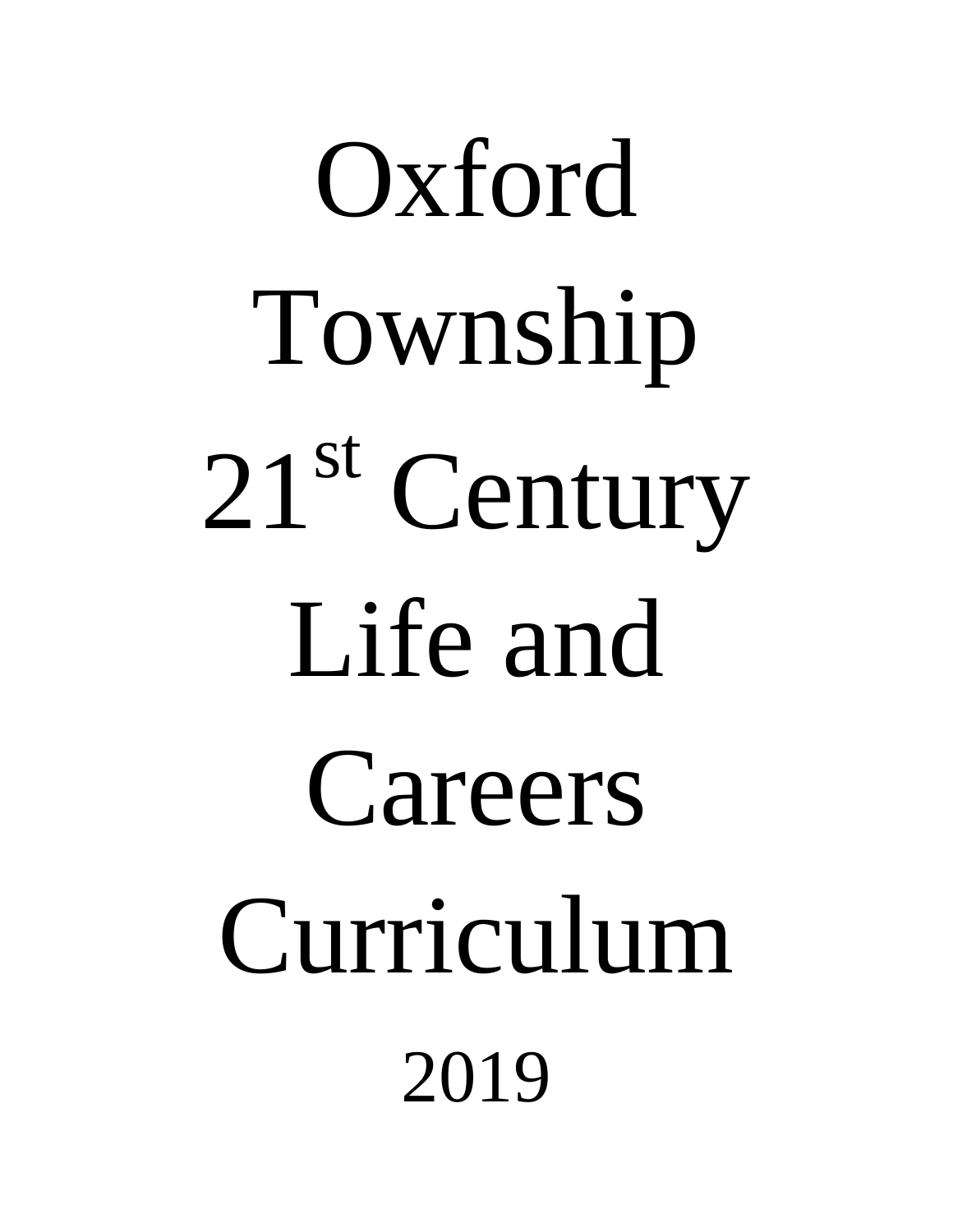| <b>Focus Topic: Personal Financial Literacy - A.Income and Careers</b> |                              | <b>Grade Level: K-4</b> |                   |                                        |
|------------------------------------------------------------------------|------------------------------|-------------------------|-------------------|----------------------------------------|
| <b>Learning Standard</b>                                               | <b>New Vocabulary</b>        | <b>Resources</b>        | Benchmark/        | <b>Student Evidence</b>                |
|                                                                        |                              |                         | <b>Assessment</b> |                                        |
| 9.1.4.A.1 Explain the difference between a                             | Career<br>$\bullet$          | Model Curriculum        | Performance tasks | Analyze the                            |
| career and a job, and identify various jobs in the                     | Job                          | <b>Lesson Plans</b>     | Project work      | relationship between                   |
| community and the related earnings.                                    | Earning<br>$\bullet$         | (http://www.state.      |                   | various careers and                    |
|                                                                        |                              | nj.us/education/ap      |                   | personal earning                       |
|                                                                        |                              | s/cccs/career/resou     |                   | goals.                                 |
| 9.1.4.A.2 Identify potential sources of income.                        | Income<br>$\bullet$          | rces.htm)               | Formative         | Analyze various                        |
|                                                                        |                              | http://www.oneton       | assessments       | sources of income                      |
|                                                                        |                              | line.org/               |                   | and available                          |
|                                                                        |                              |                         | Summative         | resources.                             |
|                                                                        |                              | http://www.careers      | assessments       |                                        |
|                                                                        |                              | .org/                   | Performance tasks |                                        |
| 9.1.4.A.3 Explain how income affects spending                          | <b>Spending</b><br>$\bullet$ | https://www.camp        |                   | Analyze how                            |
| and take-home pay.                                                     | Take home pay<br>$\bullet$   | ustours.com/            |                   | personal values                        |
|                                                                        |                              |                         |                   | impact spending and<br>other financial |
|                                                                        |                              |                         |                   | decisions.                             |
|                                                                        |                              |                         |                   |                                        |

| Focus Topic: Personal Financial Literacy- B. Money Management   Grade Level: K-4 |  |  |
|----------------------------------------------------------------------------------|--|--|
|----------------------------------------------------------------------------------|--|--|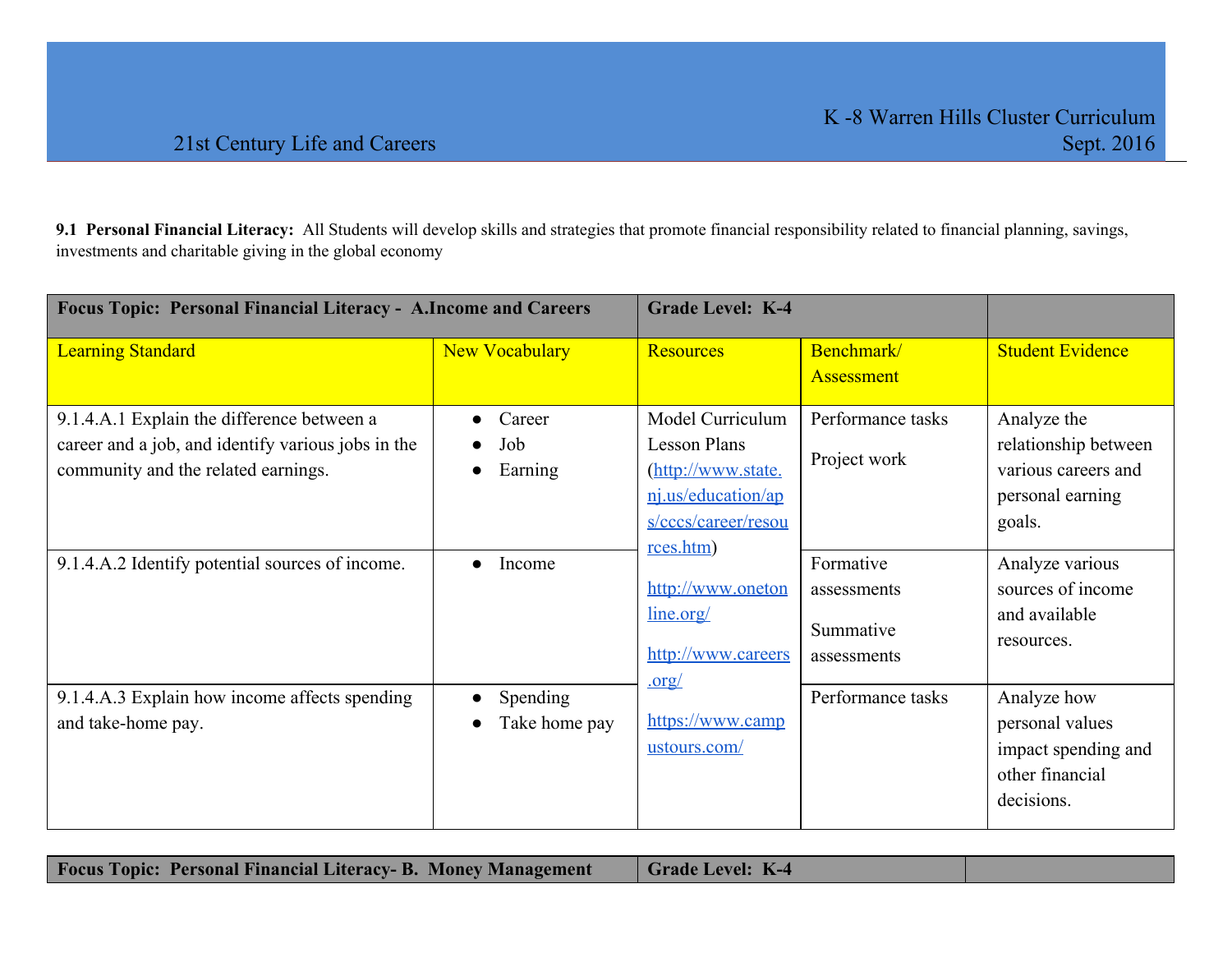| <b>Learning Standard</b>                         | <b>New Vocabulary</b>  | <b>Resources</b>     | Benchmark/        | <b>Student Evidence</b>   |
|--------------------------------------------------|------------------------|----------------------|-------------------|---------------------------|
|                                                  |                        |                      | <b>Assessment</b> |                           |
| 9.1.4.B.1 Differentiate between financial wants  | Financial<br>$\bullet$ | http://www.invest    | Performance task  | Prioritize financial      |
| and needs.                                       |                        | opedia.com/univer    | Exit ticket       | decisions                 |
| 9.1.4.B.2 Identify age-appropriate financial     |                        | sity/teaching-finan  |                   | Identify a goal and       |
| goals.                                           |                        | cial-literacy-kids/t |                   | develop a plan and        |
|                                                  |                        | eaching-financial-l  |                   | timetable for achieving   |
|                                                  |                        | iteracy-kids-needs-  |                   | 1t.                       |
| 9.1.4.B.3 Explain what a budget is and why it is | Budget<br>$\bullet$    | and-wants.asp        | Class discussion  | Design a simple budget    |
| important.                                       |                        |                      | Exit ticket       |                           |
|                                                  |                        | http://pbskids.org/i |                   |                           |
| 9.1.4.B.4 Identify common household expense      | Expense                | tsmylife/money/m     | Performance task  | Create monthly budget     |
| categories and sources of income.                |                        | anaging/article6.ht  |                   | with household expenses   |
|                                                  |                        | m <sub>l</sub>       |                   | and expected income.      |
| 9.1.4.B.5 Identify ways to earn and save.        | Earn                   |                      | Class discussion  | List a variety of ways to |
|                                                  | Save                   |                      | Performance task  | earn money and to save.   |

| Focus Topic: Personal Financial Literacy - C. Credit and Debt |                  | <b>Grade Level: K-4</b> |                      |                         |
|---------------------------------------------------------------|------------------|-------------------------|----------------------|-------------------------|
| <b>Management</b>                                             |                  |                         |                      |                         |
| <b>Learning Standard</b>                                      | New Vocabulary   | <b>Resources</b>        | Benchmark/           | <b>Student Evidence</b> |
|                                                               |                  |                         | <b>Assessment</b>    |                         |
| 9.1.4.C.1 Explain why people borrow money                     | $\bullet$ Credit | http://www.themin       | Ongoing observation  | Discuss the benefits    |
| and the relationship between credit and debt.                 | $\bullet$ Debt   | t.org/kids/credit-ca    | and questioning      | of different products   |
|                                                               |                  | rd-facts.html           | Formative assessment | and services offered    |
|                                                               |                  |                         |                      |                         |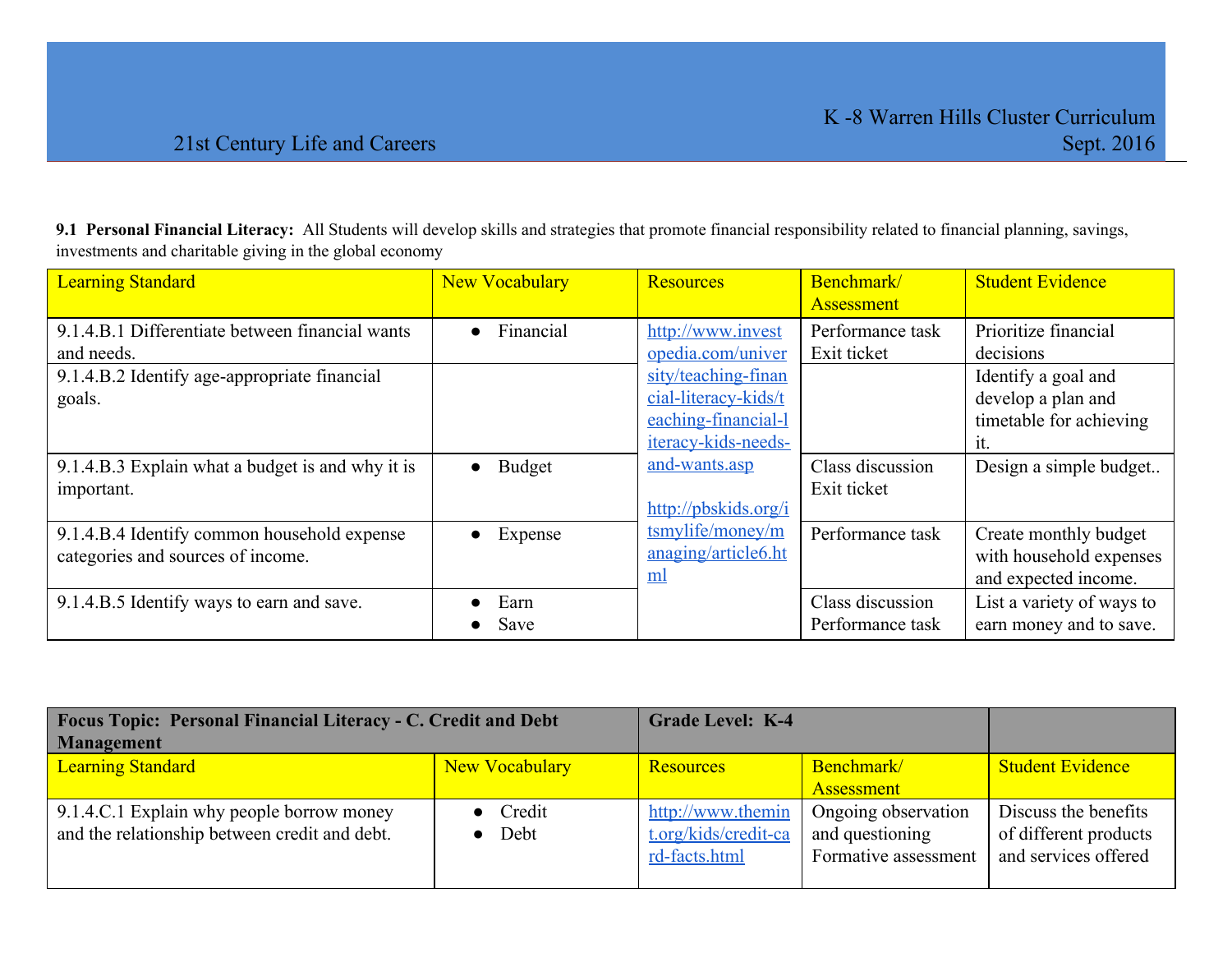|                                                   |                       | http://www.invest    |                      | by a variety of         |
|---------------------------------------------------|-----------------------|----------------------|----------------------|-------------------------|
|                                                   |                       | opedia.com/univer    |                      | financial institutions. |
| 9.1.4.C.2 Identify common sources of credit       |                       | sity/teaching-finan  | Exit ticket          | Discuss the financial   |
| (e.g., banks, credit card companies) and types of |                       | cial-literacy-tween  | Class discussions    | benefits of different   |
| credit (e.g., loans, credit cards, mortgages)     |                       | s/teaching-financia  |                      | products and services   |
|                                                   |                       | l-literacy-tweens-i  |                      | offered by a variety    |
|                                                   |                       | ncome-and-expens     |                      | of financial            |
|                                                   |                       | es.asp               |                      | institutions.           |
| 9.1.4.C.3 Compare and contrast credit cards and   | Credit Card           |                      | Performance task     | Compare and contrast    |
| debit cards and the advantages and                | Debit Card            | http://www.bankra    | Summative            | credit cards and debit  |
| disadvantages of using each.                      |                       | te.com/finance/cre   | assessment           | cards and the           |
|                                                   |                       | $dit-cards/4-ways-t$ |                      | advantages and          |
|                                                   |                       | o-prevent-bad-cred   |                      | disadvantages of        |
|                                                   |                       | it.aspx              |                      | using each.             |
| 9.1.4.C.4 Determine the relationships among       | Interest<br>$\bullet$ |                      | Research project     | Describe interest and   |
| income, expenses, and interest.                   |                       |                      | Hands-on             | fees that are applied   |
|                                                   |                       |                      | project/rubric       | to various forms of     |
|                                                   |                       |                      |                      | spending, debt and      |
|                                                   |                       |                      |                      | saving.                 |
| 9.1.4.C.5 Determine personal responsibility       | <b>Borrow</b>         |                      | Essay                | Discuss personal        |
| related to borrowing and lending.                 | Lend                  |                      | Formative assessment | financial               |
|                                                   |                       |                      | Exit ticket          | responsibility.         |
| 9.1.4.C.6 Summarize ways to avoid credit          |                       |                      | Essay                | Explain ways to avoid   |
| problems                                          |                       |                      | Formative assessment | credit problems.        |
|                                                   |                       |                      | Research project     |                         |
|                                                   |                       |                      |                      |                         |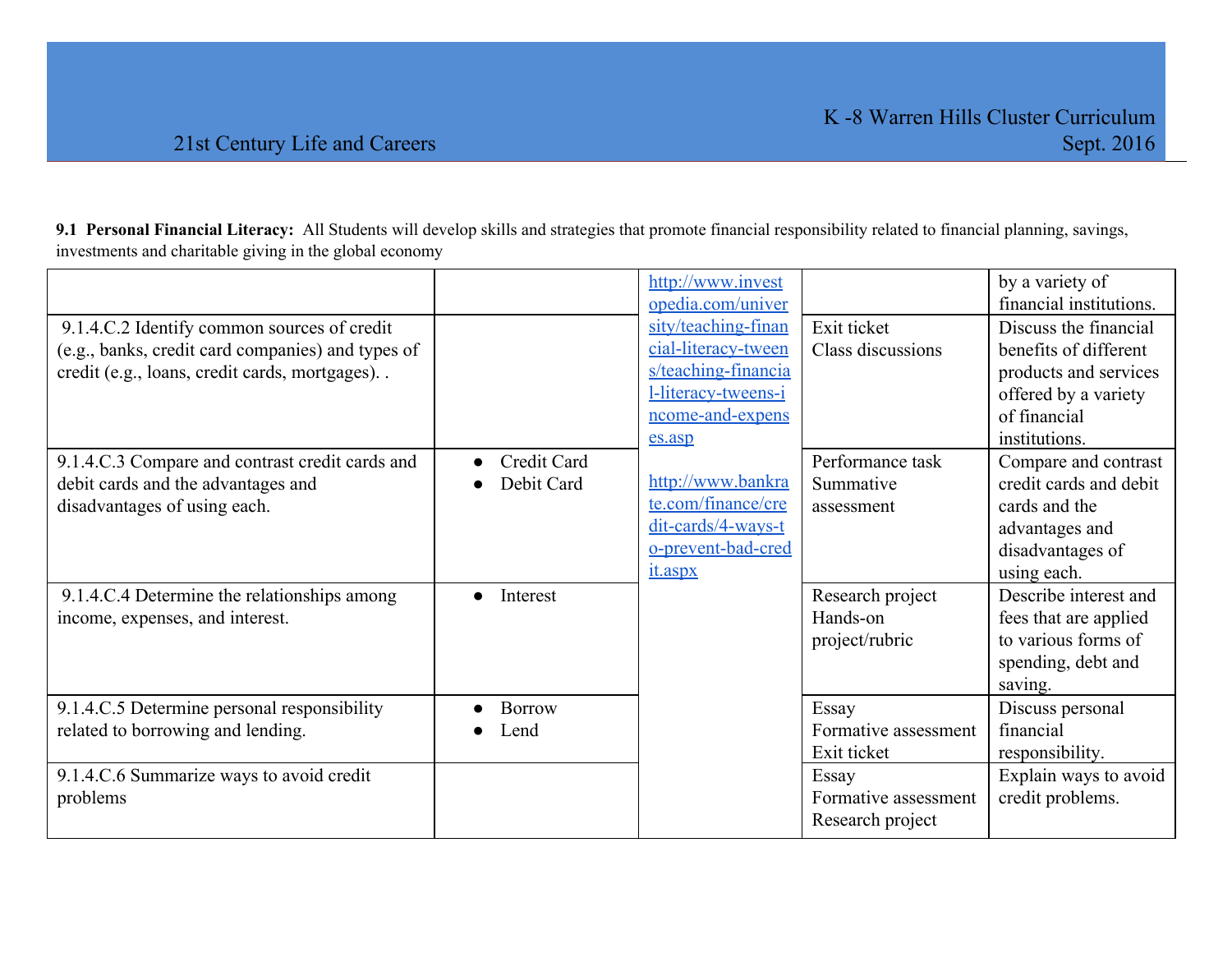| Focus Topic: Personal Financial Literacy - D. Planning, Saving and<br>Investing |                       | <b>Grade Level: K-4</b>                  |                                     |                                                             |
|---------------------------------------------------------------------------------|-----------------------|------------------------------------------|-------------------------------------|-------------------------------------------------------------|
| <b>Learning Standard</b>                                                        | <b>New Vocabulary</b> | <b>Resources</b>                         | Benchmark/<br><b>Assessment</b>     | <b>Student Evidence</b>                                     |
| 9.1.4.D.1 Determine various ways to save.                                       | Save                  | http://www.themin<br>t.org/kids/investin | Class discussion<br>Exit ticket     | List ways to save.                                          |
| 9.1.4.D.2 Explain what it means to "invest."                                    | Invest                | g.html                                   | Exit ticket<br>Formative assessment | Define invest.                                              |
| 9.1.4.D.3 Distinguish between saving and<br>investing.                          |                       |                                          | Exit ticket<br>Class discussion     | Describe the<br>difference between<br>saving and investing. |

| Focus Topic: Personal Financial Literacy - E. Becoming a Critical<br><b>Consumer</b> |                       | <b>Grade Level: K-4</b>                              |                                 |                                          |
|--------------------------------------------------------------------------------------|-----------------------|------------------------------------------------------|---------------------------------|------------------------------------------|
| <b>Learning Standard</b>                                                             | <b>New Vocabulary</b> | <b>Resources</b>                                     | Benchmark/<br><b>Assessment</b> | Student Evidence                         |
| 9.1.4.E.1 Determine factors that influence<br>consumer decisions related to money.   | Consumer              | https://www.mone<br>yinstructor.com/sp<br>ending asp | Class discussion<br>Exit ticket | List factors that<br>influence purchases |
| 9.1.4.E.2 Apply comparison shopping skills to<br>purchasing decisions                | Purchase              |                                                      | Hands on project                | Compare prices of<br>various items       |
|                                                                                      |                       |                                                      |                                 |                                          |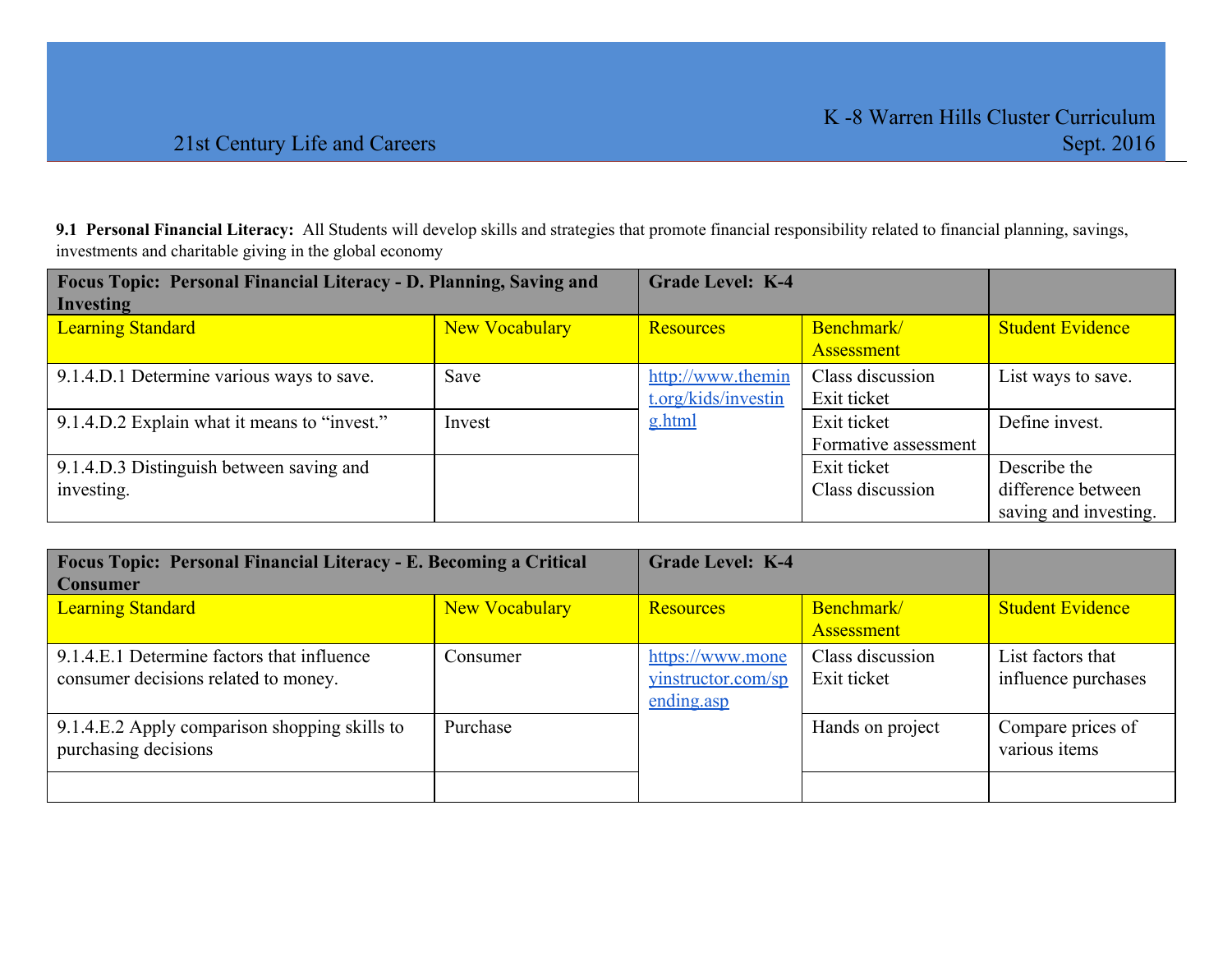| Focus Topic: Personal Financial Literacy - F. Civic Financial<br><b>Responsibility</b>                                                                                          |                                              | <b>Grade Level: K-4</b>                                                                                      |                                                     |                                                                                                                                                                                      |
|---------------------------------------------------------------------------------------------------------------------------------------------------------------------------------|----------------------------------------------|--------------------------------------------------------------------------------------------------------------|-----------------------------------------------------|--------------------------------------------------------------------------------------------------------------------------------------------------------------------------------------|
| <b>Learning Standard</b>                                                                                                                                                        | <b>New Vocabulary</b>                        | <b>Resources</b>                                                                                             | Benchmark/<br><b>Assessment</b>                     | <b>Student Evidence</b>                                                                                                                                                              |
| 9.1.4.F.1 Demonstrate an understanding of<br>individual financial obligations and community<br>financial obligations.                                                           | <b>Financial Obligation</b>                  | http://www.learnin<br>gtogive.org/resour<br>ces/lessons-units?s<br>earch api views f<br>ulltext $1 = \%22Wh$ | Class discussions<br>Ongoing teacher<br>observation | Explain the<br>importance of<br>personal and<br>community financial<br>obligations.                                                                                                  |
| 9.1.4.F.2 Explain the roles of philanthropy,<br>volunteer service, and charitable contributions,<br>and analyze their impact on community<br>development and quality of living. | Philanthropy<br>Charity<br>Quality of Living | $y+We+Give\%22$                                                                                              | Research project<br>Summative<br>assessment         | Explain the roles of<br>philanthropy,<br>volunteer service, and<br>charitable<br>contributions, and<br>analyze their impact<br>on community<br>development and<br>quality of living. |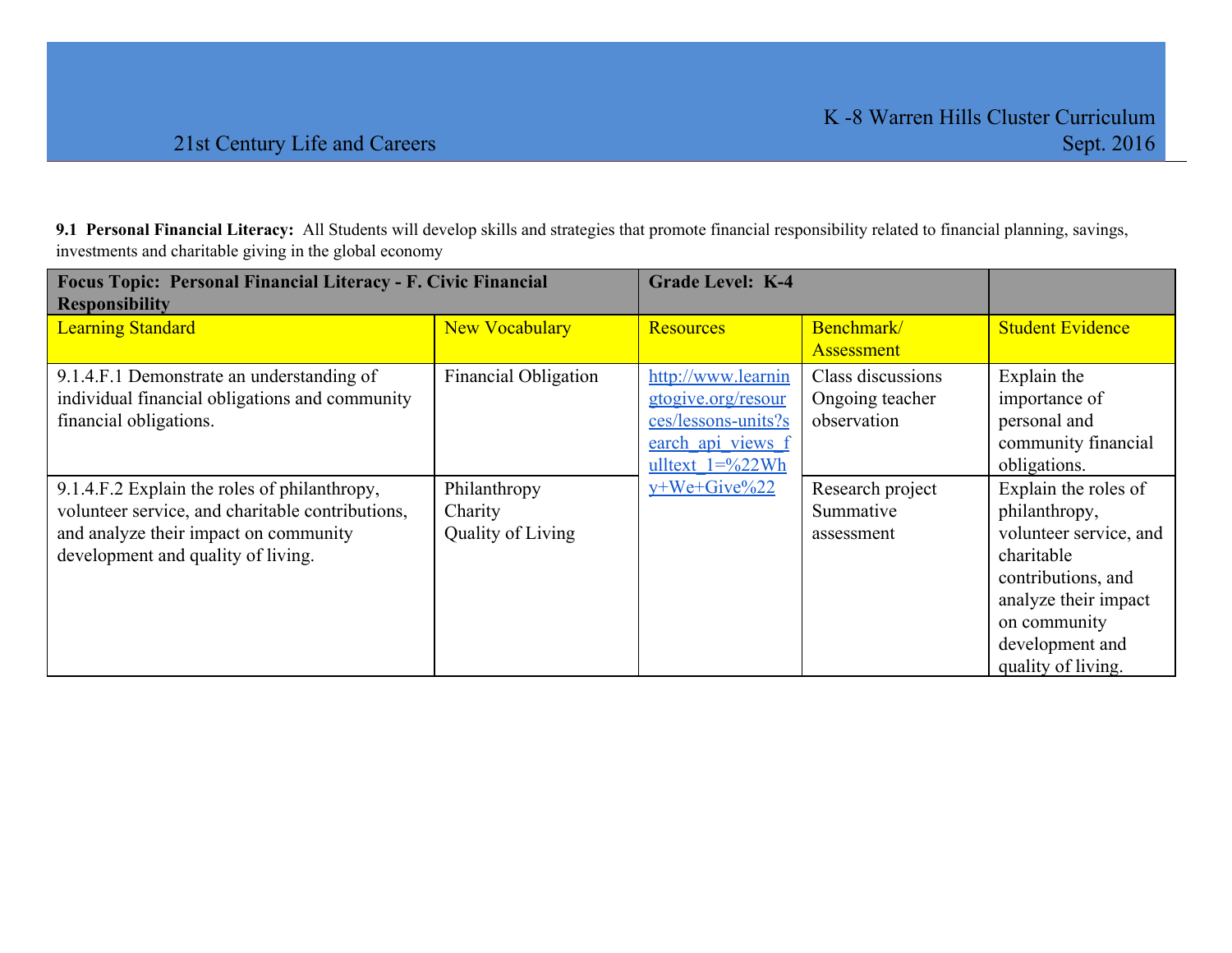| Focus Topic: Personal Financial Literacy - A. Income and Careers                                                                                                 |                       | <b>Grade Level: 5-8</b>                                             |                                                                                               |                                                                                                                                                            |
|------------------------------------------------------------------------------------------------------------------------------------------------------------------|-----------------------|---------------------------------------------------------------------|-----------------------------------------------------------------------------------------------|------------------------------------------------------------------------------------------------------------------------------------------------------------|
| <b>Learning Standard</b>                                                                                                                                         | <b>New Vocabulary</b> | <b>Resources</b>                                                    | Benchmark/                                                                                    | <b>Student Evidence</b>                                                                                                                                    |
|                                                                                                                                                                  |                       |                                                                     | <b>Assessment</b>                                                                             |                                                                                                                                                            |
| 9.1.8.A.1 Explain the meaning and purposes of<br>taxes and tax deductions and why fees for<br>various benefits (e.g., medical benefits) are<br>taken out of pay. | Taxes                 | https://apps.irs.gov/app/<br>understandingTaxes<br>www.payscale.com | Hands-on projects<br>Class discussion                                                         | Differentiate among<br>the types of taxes and<br>employee benefits.                                                                                        |
| 9.1.8.A.2 Relate how career choices, education<br>choices, skills, entrepreneurship, and economic<br>conditions affect income.                                   | Entrepreneurship      | https://kids.usa.gov/tea<br>chers/lesson-plans/jobs/<br>index.shtml | Formative assessment<br>Summative<br>assessment<br>Hands on project                           | Identify a career goal<br>and develop a plan<br>and timetable for<br>achieving it,<br>including<br>education, training<br>requirements, costs<br>and debt. |
| 9.1.8.A.3 Differentiate among ways that workers<br>can improve earning power through the<br>acquisition of new knowledge and skills.                             | Earning Power         |                                                                     | Formative assessment<br>Summative<br>assessment<br>Research project<br><b>Student Project</b> | Analyze the<br>relationship between<br>various careers and<br>personal earning<br>goals                                                                    |
| 9.1.8.A.4 Relate earning power to quality of life<br>across cultures.                                                                                            |                       |                                                                     | Formative assessment<br>Summative<br>assessment                                               | Explain earning<br>power and compare to                                                                                                                    |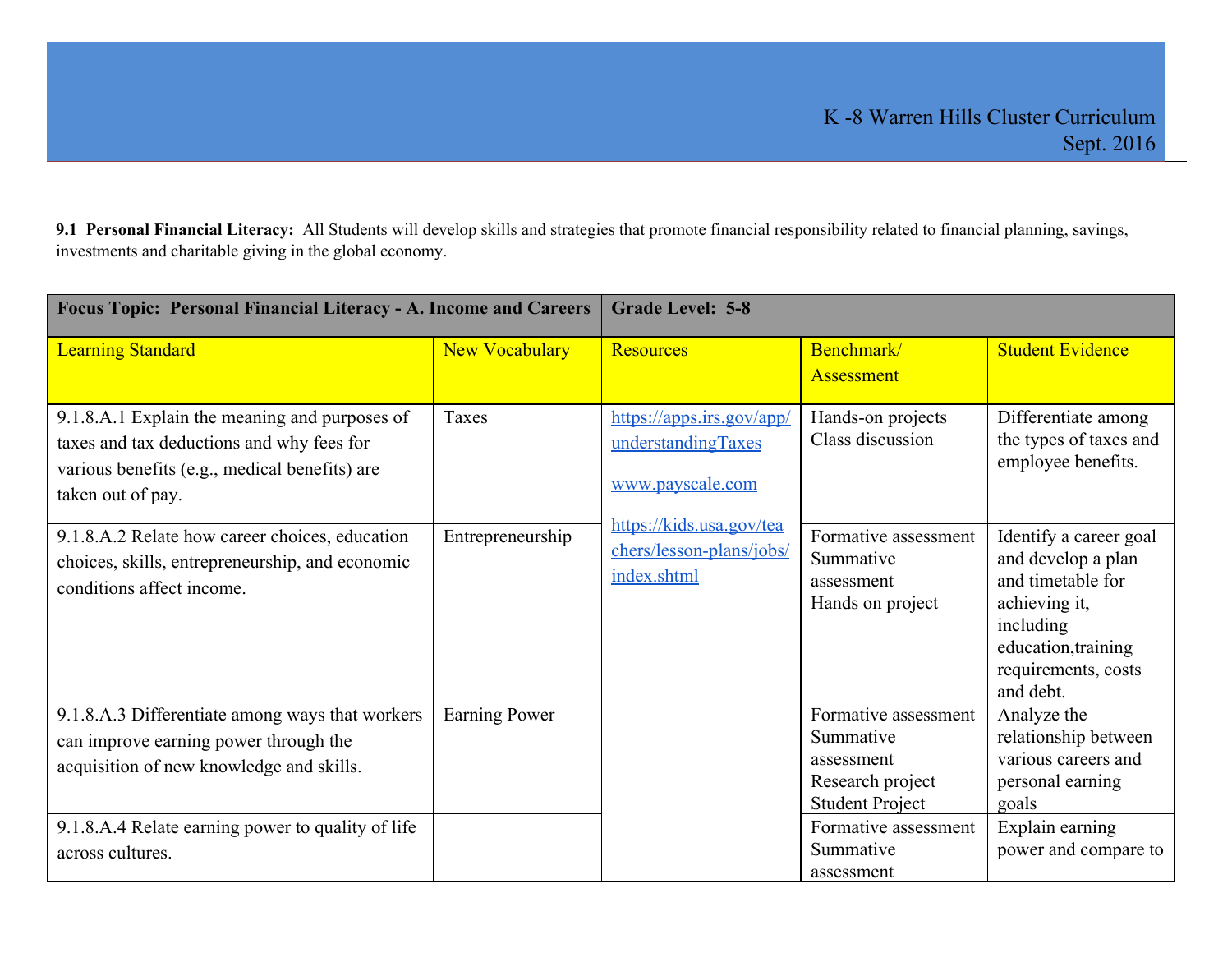|                                                                                                              |                           | Class discussion                                                                                          | quality of life in<br>different cultures.                                                                              |
|--------------------------------------------------------------------------------------------------------------|---------------------------|-----------------------------------------------------------------------------------------------------------|------------------------------------------------------------------------------------------------------------------------|
| 9.1.8.A.5 Relate how the demand for certain<br>skills determines an individual's earning power.              |                           | Formative assessment<br>Summative<br>assessment<br>Research project                                       | Analyze how the<br>economic, social and<br>political conditions of<br>a time period can<br>affect the labor<br>market. |
| 9.1.8.A.6 Explain how income affects spending<br>decisions.                                                  |                           | Formative assessment<br>Summative<br>assessment<br>Class discussion<br>Teacher observation<br>Exit ticket | Analyze how income<br>and spending plans<br>are affected by age,<br>needs and resources.                               |
| 9.1.8.A.7 Explain the purpose of the payroll<br>deduction process, taxable income, and<br>employee benefits. | <b>Payroll Deductions</b> | Formative assessment<br>Summative<br>assessment<br>Teacher observation                                    | Demonstrate how<br>exemptions and<br>deductions can reduce<br>taxable income.                                          |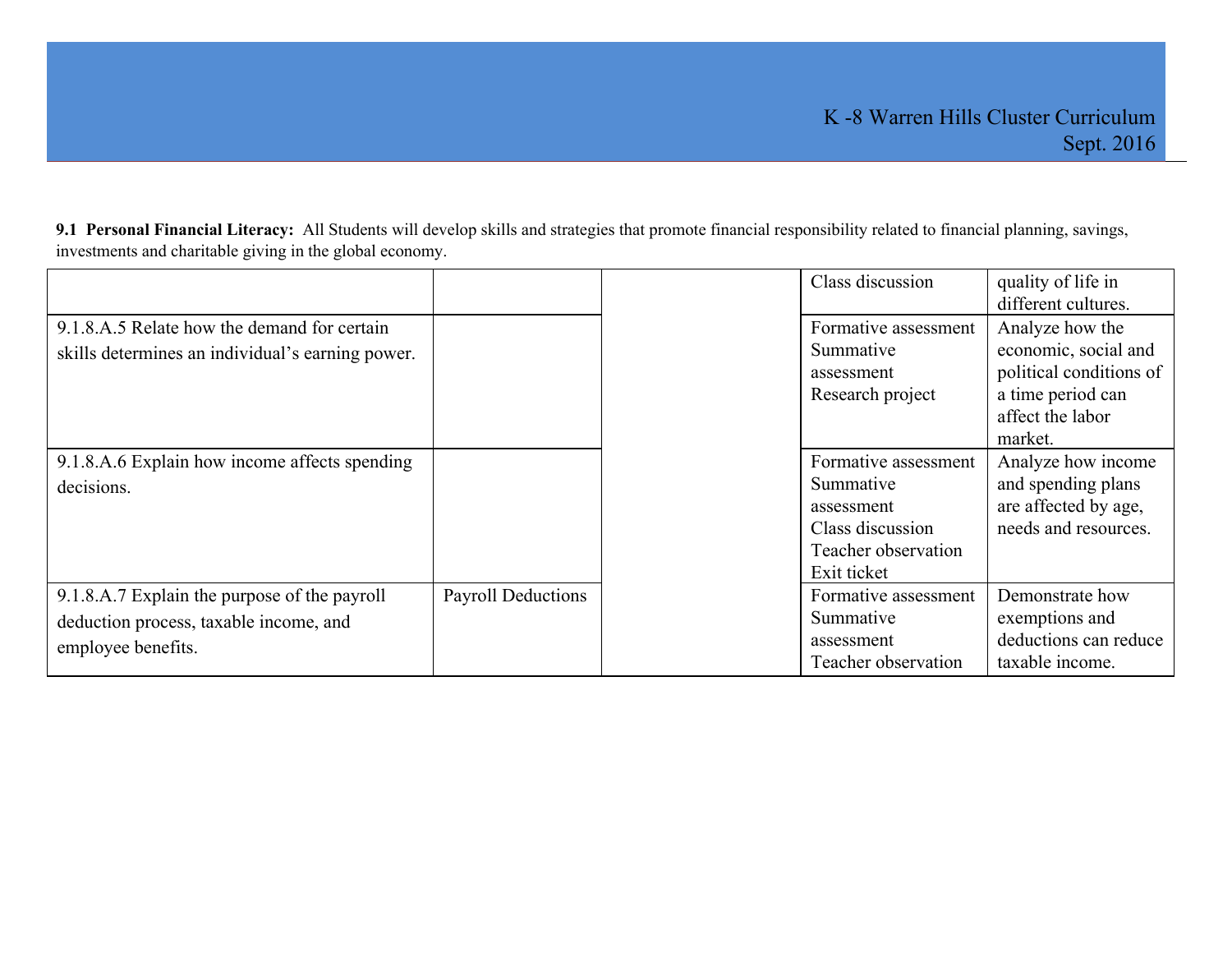| <b>Focus Topic: Personal Financial Literacy - B. Money Management</b> |                       | <b>Grade Level: 5-8</b> |                          |                         |
|-----------------------------------------------------------------------|-----------------------|-------------------------|--------------------------|-------------------------|
| <b>Learning Standard</b>                                              | <b>New Vocabulary</b> | <b>Resources</b>        | Benchmark/               | <b>Student Evidence</b> |
|                                                                       |                       |                         | Assessment               |                         |
| 9.1.4.B.1 Differentiate between financial wants                       |                       | http://www.invest       | <b>Student Project</b>   | Prioritize financial    |
| and needs.                                                            |                       | opedia.com/univer       | <b>Student Portfolio</b> | decisions by            |
|                                                                       |                       | sity/teaching-finan     |                          | considering             |
|                                                                       |                       | cial-literacy-kids/t    |                          | alternatives and        |
|                                                                       |                       | eaching-financial-l     |                          | possible                |
|                                                                       |                       | iteracy-kids-needs-     |                          | consequences.           |
| 9.1.4.B.2 Identify age-appropriate financial                          |                       | and-wants.asp           | <b>Student Project</b>   | Design and utilize a    |
| goals.                                                                |                       |                         | Student Portfolio        | simulated budget to     |
|                                                                       |                       | http://www.themin       |                          | monitor progress of     |
|                                                                       |                       | t.org/teachers/bud      |                          | financial plans.        |
| 9.1.4.B.3 Explain what a budget is and why it is                      |                       | geting-your-financ      | <b>Student Project</b>   | Design and utilize a    |
| important.                                                            |                       | ial-resources.html      | <b>Student Portfolio</b> | simulated budget to     |
|                                                                       |                       | https://www.mone        |                          | monitor progress of     |
|                                                                       |                       | vinstructor.com/bu      |                          | financial plans.        |
| 9.1.4.B.4 Identify common household expense                           |                       | dgeting asp             | <b>Student Project</b>   | Design and utilize a    |
| categories and sources of income.                                     |                       |                         | <b>Student Portfolio</b> | simulated budget to     |
|                                                                       |                       |                         |                          | monitor progress of     |
|                                                                       |                       |                         |                          | financial plans.        |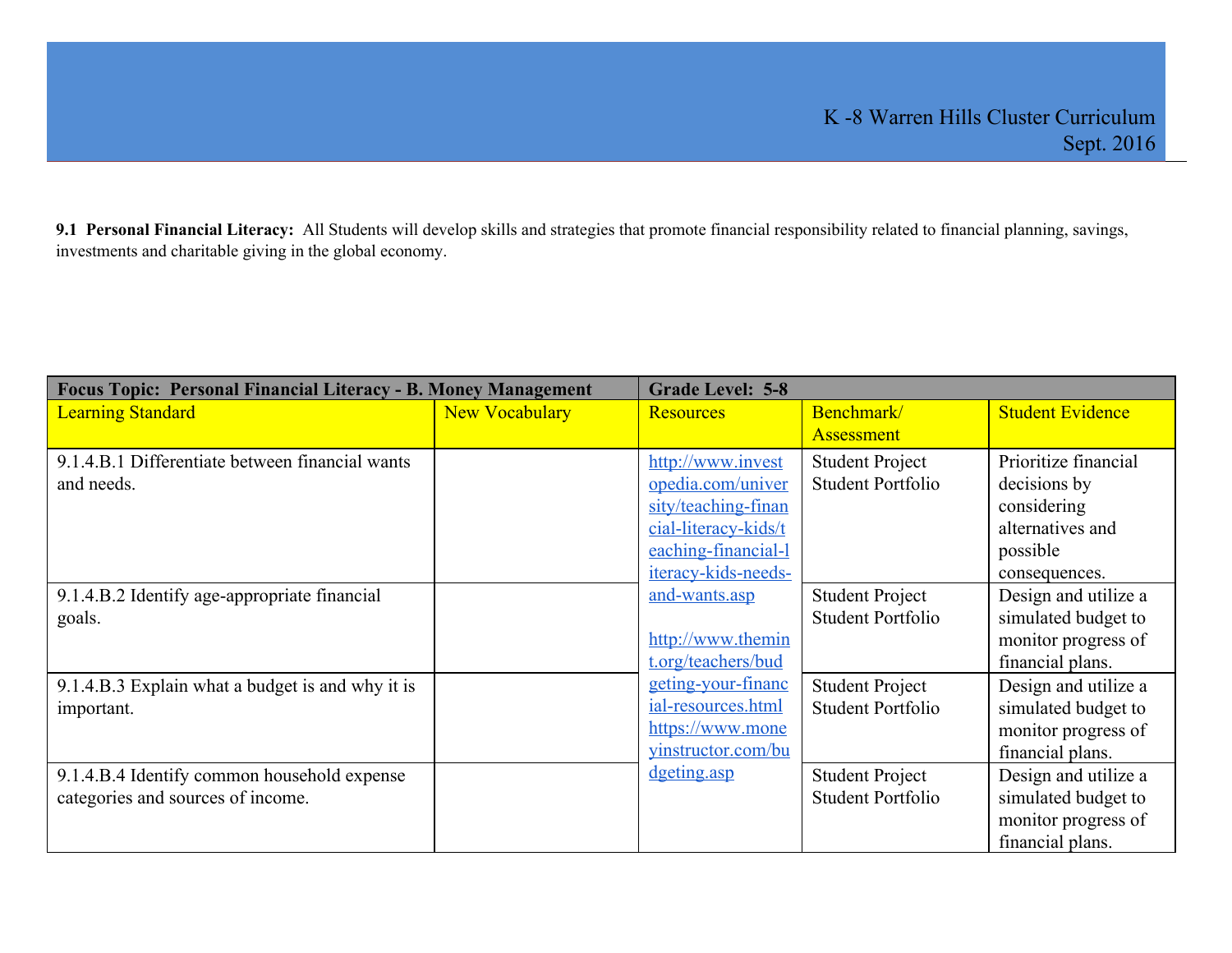| 9.1.4.B.5 Identify ways to earn and save. |  | <b>Student Project</b> | Analyze and critique |
|-------------------------------------------|--|------------------------|----------------------|
|                                           |  | Student Portfolio      | various sources of   |
|                                           |  |                        | income and available |
|                                           |  |                        | resources and how    |
|                                           |  |                        | they may affect      |
|                                           |  |                        | earned income and    |
|                                           |  |                        | savings.             |

| <b>Focus Topic: Personal Financial Literacy - C. Credit and Debt</b><br><b>Management</b>                             |                       | <b>Grade Level: 5-8</b>                                                    |                                                                        |                                                                                                 |
|-----------------------------------------------------------------------------------------------------------------------|-----------------------|----------------------------------------------------------------------------|------------------------------------------------------------------------|-------------------------------------------------------------------------------------------------|
| <b>Learning Standard</b>                                                                                              | <b>New Vocabulary</b> | <b>Resources</b>                                                           | Benchmark/<br><b>Assessment</b>                                        | <b>Student Evidence</b>                                                                         |
| 9.1.8.C.1 Compare and contrast credit cards and<br>debit cards and the advantages and<br>disadvantages of using each. |                       | http://www.credit.<br>org/debt-manage<br>ment-plan/                        | <b>Student Projects</b><br>Summative<br>Assessment<br>Research Project | Compare and contrast<br>the financial benefits<br>of different products<br>and services offered |
|                                                                                                                       |                       | http://www.practi<br>calmoneyskills.co<br>m/foreducators/le<br>sson plans/ |                                                                        | by a variety of<br>financial institutions.                                                      |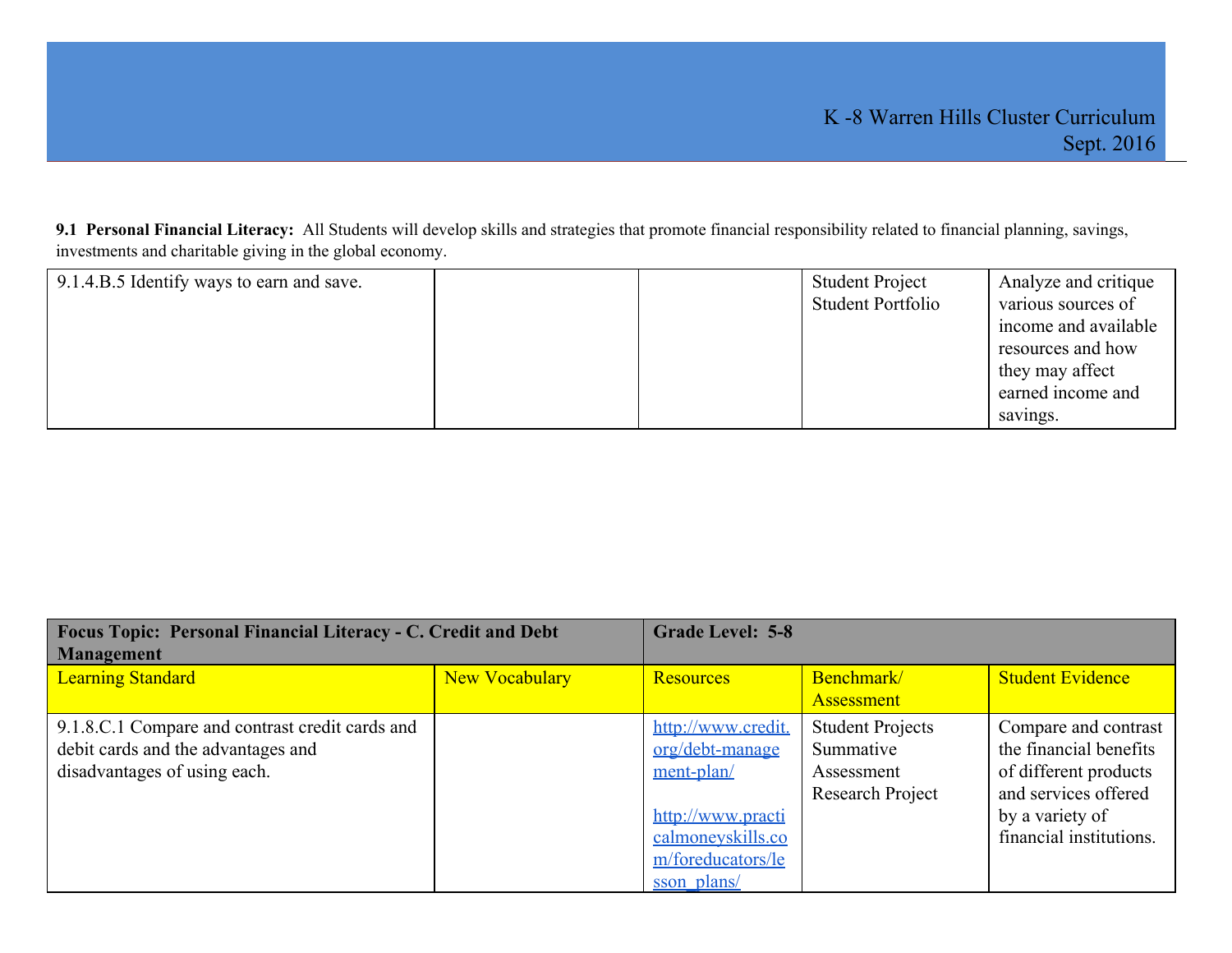| 9.1.8.C.2 Compare and contrast the financial<br>products and services offered by different types | <b>Financial Products</b><br><b>Financial Services</b> | https://www.incha    | Projects<br>Summative      | Compare and contrast<br>the financial benefits |
|--------------------------------------------------------------------------------------------------|--------------------------------------------------------|----------------------|----------------------------|------------------------------------------------|
| of financial institutions.                                                                       | <b>Financial Institutions</b>                          | rge.org/financial-1  | Assessment                 | of different products                          |
|                                                                                                  |                                                        | iteracy/resources-   | Class discussions          | and services offered                           |
|                                                                                                  |                                                        | for-teachers/finan   |                            | by a variety of                                |
|                                                                                                  |                                                        | cial-literacy-for-ki |                            | financial institutions.                        |
| 9.1.8.C.3 Compare and contrast debt and credit                                                   | Debt Management                                        | ds/                  | Projects                   | Compare and contrast                           |
| management strategies.                                                                           | <b>Credit Management</b>                               |                      | Summative                  | the financial benefits                         |
|                                                                                                  |                                                        |                      | Assessment                 | of different products                          |
|                                                                                                  |                                                        |                      | Class discussions          | and services offered                           |
|                                                                                                  |                                                        |                      |                            | by a variety of                                |
|                                                                                                  |                                                        |                      |                            | financial institutions.                        |
| 9.1.8.C.4 Demonstrate an understanding of the                                                    | <b>Interest Rate</b>                                   |                      | <b>Student Portfolio</b>   | Compare and contrast                           |
| terminology associated with different types of                                                   | Mortgage                                               |                      | <b>Teacher Observation</b> | interest and                                   |
| credit (e.g., credit cards, installment loans,                                                   | Loan                                                   |                      | Performance task           | compound interest                              |
| mortgages) and compare the interest rates                                                        |                                                        |                      |                            | and the advantages of                          |
| associated with each.                                                                            |                                                        |                      |                            | disadvantages of                               |
|                                                                                                  |                                                        |                      |                            | various types of                               |
|                                                                                                  |                                                        |                      |                            | mortgages.                                     |
| 9.1.8.C.5 Calculate the cost of borrowing                                                        |                                                        |                      | Formative                  | Compute and assess                             |
| various amounts of money using different types                                                   |                                                        |                      | Assessment                 | the accumulating                               |
| of credit (e.g., credit cards, installment loans,                                                |                                                        |                      | Performance task           | effect of interest paid                        |
| mortgages).                                                                                      |                                                        |                      | Performance task           | over time when using                           |
|                                                                                                  |                                                        |                      |                            | a variety of sources of                        |
|                                                                                                  |                                                        |                      |                            | credit.                                        |
| 9.1.8.C.6 Determine ways to leverage debt                                                        | Leverage??                                             |                      | <b>Teacher Observation</b> | Determine ways to                              |
| beneficially.                                                                                    |                                                        |                      | Class discussion           | leverage debt                                  |
|                                                                                                  |                                                        |                      |                            | beneficially.                                  |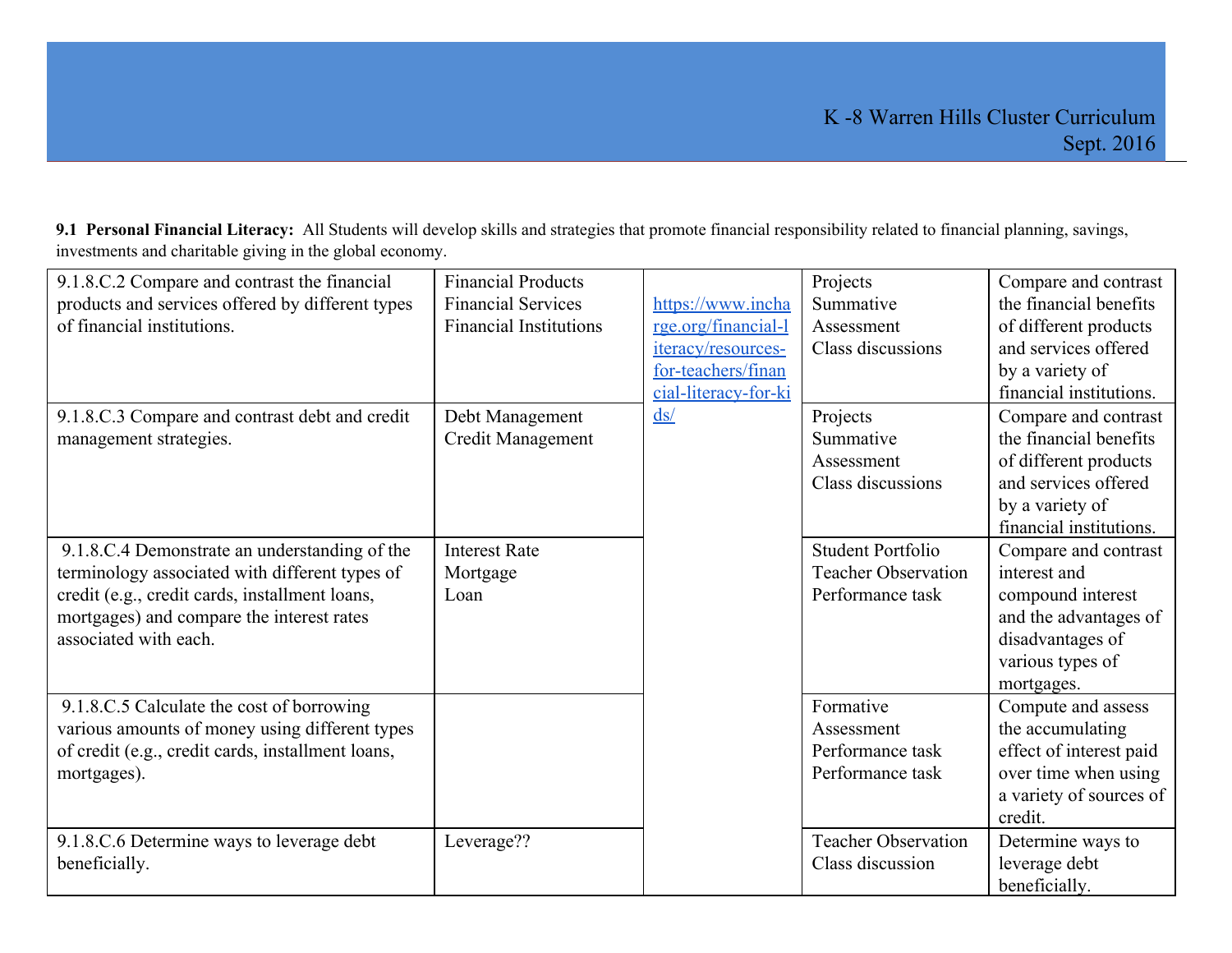| 9.1.8.C.7 Determine potential consequences of     |                   | Project           | Describe              |
|---------------------------------------------------|-------------------|-------------------|-----------------------|
| using "easy access" credit (e.g., using a line of |                   | Student Portfolio | consequences of       |
| credit vs. obtaining a loan for a specific        |                   | Class discussion  | various forms of      |
| purpose).                                         |                   |                   | credit.               |
| 9.1.8.C.8 Explain the purpose of a credit score   | Credit Score      | Summative         | Analyze the           |
| and credit record, and summarize borrower's'      | Credit Record     | Assessment        | information contained |
| credit report rights.                             |                   | Performance task  | in a credit score.    |
| 9.1.8.C.9 Summarize the causes and                | Bankruptcy        | Summative         | Evaluate the          |
| consequences of personal bankruptcy.              |                   | Assessment        | implications of       |
|                                                   |                   | Class discussion  | personal and          |
|                                                   |                   | Research Project  | corporate bankruptcy  |
|                                                   |                   |                   | for self and others.  |
| 9.1.8.C.10 Determine when there is a need to      | Credit Counseling | Performance task  | Explain the need for  |
| seek credit counseling and appropriate times to   |                   | Summative         | credit counseling.    |
| utilize it.                                       |                   | Assessment        |                       |
|                                                   |                   |                   |                       |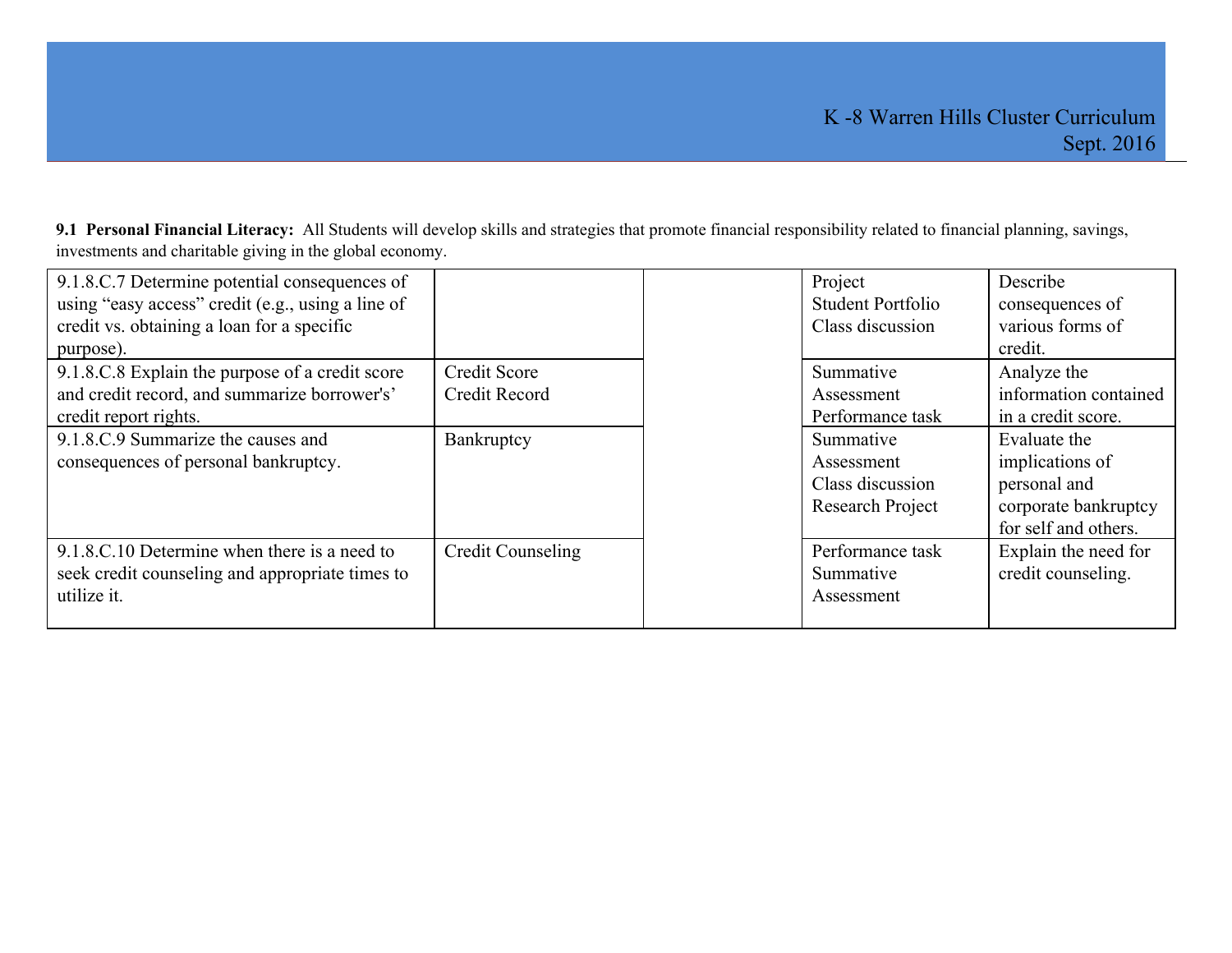| Focus Topic: Personal Financial Literacy - D. Planning, Saving and<br><b>Investing</b>       |                       | <b>Grade Level: 5-8</b>                                                                                                   |                                                                                                   |                                                                                                                             |
|----------------------------------------------------------------------------------------------|-----------------------|---------------------------------------------------------------------------------------------------------------------------|---------------------------------------------------------------------------------------------------|-----------------------------------------------------------------------------------------------------------------------------|
| <b>Learning Standard</b>                                                                     | <b>New Vocabulary</b> | <b>Resources</b>                                                                                                          | Benchmark/<br>Assessment                                                                          | <b>Student Evidence</b>                                                                                                     |
| 9.1.8.D.1 Determine how saving contributes to<br>financial well-being.                       |                       | http://education.ho<br>wthemarketworks.<br>com/teachers/pers<br>onal-finance-lesso<br>n-plans/investing-l<br>esson-plans/ | <b>Student Project</b><br><b>Student Portfolio</b><br>Summative<br>assessment<br>Class discussion | Summarize how<br>investing builds<br>wealth and assists in<br>meeting long and<br>short term financial<br>goals.            |
| 9.1.8.D.2 Differentiate among various savings<br>tools and how to use them most effectively. |                       | https://www.mone<br>yinstructor.com/sp<br>endsave.asp                                                                     | Performance Task<br>Research Project                                                              | Differentiate between<br>various investment<br>products and savings<br>vehicles and how to<br>use them most<br>effectively. |
| 9.1.8.D.3 Differentiate among various<br>investment options.                                 | Investment            |                                                                                                                           | Summative<br>Assessment<br>Performance task<br>Research Project                                   | Differentiate between<br>various investment<br>products and savings<br>vehicles and how to<br>use them most<br>effectively. |
| 9.1.8.D.4 Distinguish between income and<br>investment growth.                               |                       |                                                                                                                           | Summative<br>Assessment                                                                           | Assess the role of<br>revenue generating                                                                                    |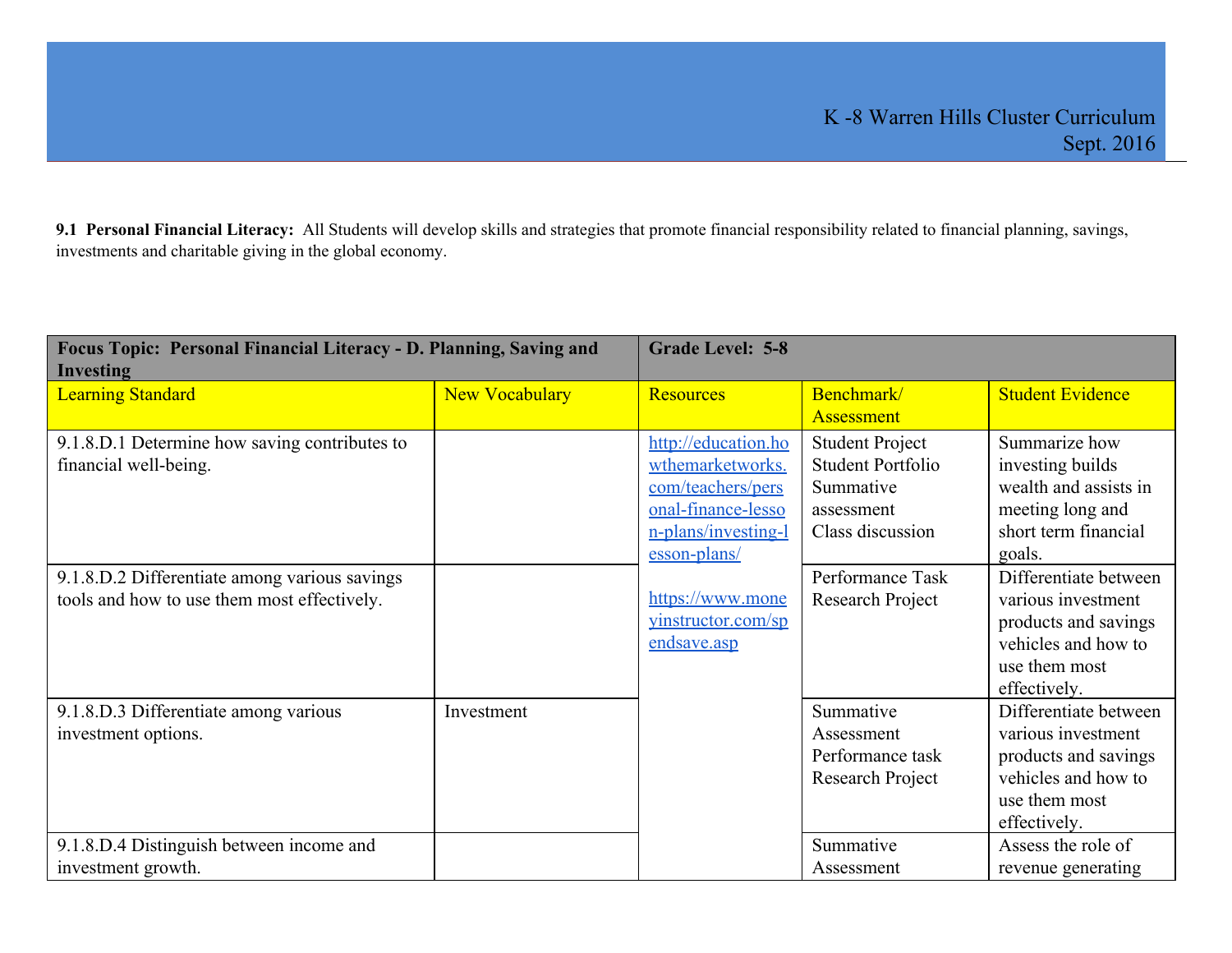|                                                                   |                   | <b>Class Discussion</b>                            | assets as a means for<br>increasing and<br>managing wealth. |
|-------------------------------------------------------------------|-------------------|----------------------------------------------------|-------------------------------------------------------------|
| 9.1.8.D.5 Explain the economic principle of<br>supply and demand. | Supply and Demand | Summative<br>Assessment<br><b>Class Discussion</b> | Explain the economic<br>principle of supply<br>and demand.  |

| Focus Topic: Personal Financial Literacy - E. Becoming a Critical |                | <b>Grade Level: 5-8</b> |                   |                         |
|-------------------------------------------------------------------|----------------|-------------------------|-------------------|-------------------------|
| <b>Consumer</b>                                                   |                |                         |                   |                         |
| <b>Learning Standard</b>                                          | New Vocabulary | <b>Resources</b>        | Benchmark/        | <b>Student Evidence</b> |
|                                                                   |                |                         | <b>Assessment</b> |                         |
| 9.1.8.E.1 Explain what it means to be a                           | Consumer       | http://wimedialab.      | Summative         | Explain what it means   |
| responsible consumer and the factors to consider                  |                | org/finance/E58Bo       | Assessment        | to be a responsible     |
| when making consumer decisions.                                   |                | rth.html                | Exit ticket       | consumer and the        |
|                                                                   |                |                         |                   | factors to consider     |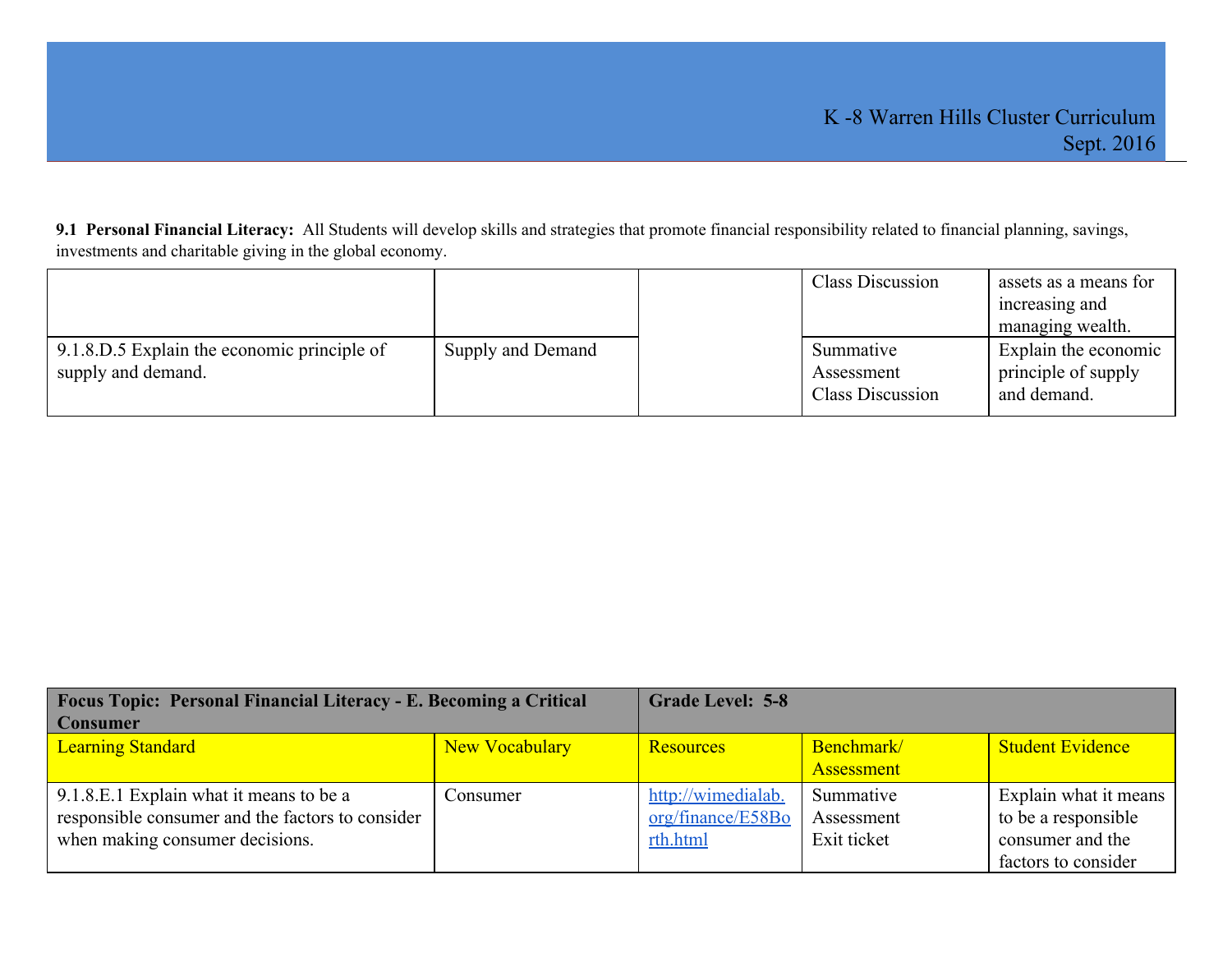|                                                   |                      | https://www.teachi<br>ngresourcessuppor |                            | when making<br>consumer decisions. |
|---------------------------------------------------|----------------------|-----------------------------------------|----------------------------|------------------------------------|
| 9.1.8.E.2 Identify personal information that      | Personal Information | t.com/lessons/3/to                      | <b>Teacher Observation</b> | Determine reasons for              |
| should not be disclosed to others and the         |                      | pics/22/resources/                      | Class discussion           | the increase of                    |
| possible consequences of doing or not doing so.   |                      | 115                                     | Exit ticket                | identity theft and                 |
|                                                   |                      |                                         |                            | identify personal                  |
|                                                   |                      | http://www.medial                       |                            | information that                   |
|                                                   |                      | it.org/reading-roo                      |                            | should not be shared               |
| 9.1.8.E.3 Compare and contrast product facts      |                      | m/how-analyze-ad                        | Project Based              | Evaluate media, bias,              |
| versus advertising claims.                        |                      | vertisement                             | Research project           | purpose and validity               |
|                                                   |                      |                                         |                            | and how they affect                |
|                                                   |                      |                                         |                            | consumer decisions.                |
| 9.1.8.E.4 Prioritize personal wants and needs     |                      |                                         | <b>Student Project</b>     | Determine how                      |
| when making purchases.                            |                      |                                         | <b>Student Portfolio</b>   | objective, accurate,               |
|                                                   |                      |                                         | Class discussion           | and current financial              |
|                                                   |                      |                                         |                            | information affects                |
|                                                   |                      |                                         |                            | the prioritization of              |
|                                                   |                      |                                         |                            | financial decisions.               |
| 9.1.8.E.5 Analyze interest rates and fees         | Interest rates       |                                         | Formative                  | Evaluate the different             |
| associated with financial services, credit cards, |                      |                                         | Assessment                 | types of monetary                  |
| debit cards, and gift cards.                      |                      |                                         | Exit ticket                | transactions for                   |
|                                                   |                      |                                         |                            | various situations.                |
| 9.1.8.E.6 Compare the value of goods or           | Goods and Services   |                                         | Formative                  | Compare the value of               |
| services from different sellers when purchasing   |                      |                                         | Assessment                 | goods or services                  |
| large quantities and small quantities.            |                      |                                         | Performance task           | from different sellers             |
|                                                   |                      |                                         |                            | when purchasing                    |
|                                                   |                      |                                         |                            | large quantities and               |
|                                                   |                      |                                         |                            | small quantities.                  |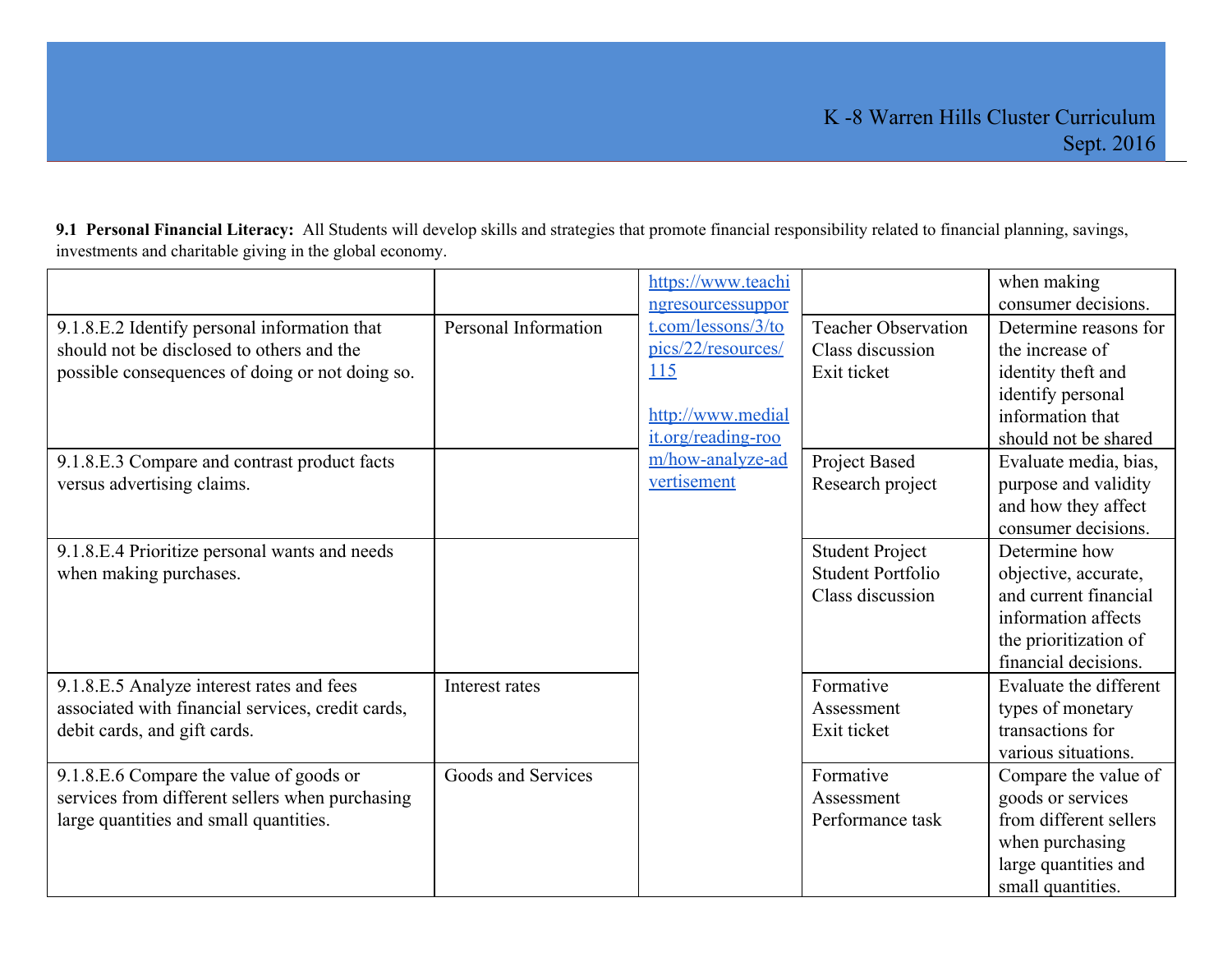| 9.1.8.E.7 Evaluate how fraudulent activities   | Fraudulent                 | Student                | Relate consumer    |
|------------------------------------------------|----------------------------|------------------------|--------------------|
| impact consumers, and justify the creation of  | <b>Consumer Protection</b> | Project/Research       | fraud to laws that |
| consumer protection laws.                      | ∟aw                        |                        | protect consumers. |
| 9.1.8.E.8 Recognize the techniques and effects | Deceptive Advertising      | <b>Student Project</b> | Identify deceptive |
| of deceptive advertising.                      |                            | Performance task       | advertising        |
|                                                |                            |                        | techniques.        |

| Focus Topic: Personal Financial Literacy - F. Civic Financial<br><b>Responsibility</b>                                               |                       | <b>Grade Level: 5-8</b>                                                                                   |                                                                        |                                                                                                                                                              |
|--------------------------------------------------------------------------------------------------------------------------------------|-----------------------|-----------------------------------------------------------------------------------------------------------|------------------------------------------------------------------------|--------------------------------------------------------------------------------------------------------------------------------------------------------------|
| <b>Learning Standard</b>                                                                                                             | <b>New Vocabulary</b> | <b>Resources</b>                                                                                          | Benchmark/<br><b>Assessment</b>                                        | <b>Student Evidence</b>                                                                                                                                      |
| 9.1.8.F.1 Explain how the economic system of<br>production and consumption may be a means to<br>achieve significant societal goals.  | Consumption           | https://njaes.rutger<br>s.edu/money/pdfs/<br>DoE-Lesson-Plan-<br>6-Civic-Financial-<br>Responsibility.pdf | Formative assessment<br>Class discussion<br>Teacher observation        | Relate the country's<br>economic system of<br>production and<br>consumption to<br>building personal<br>wealth and achieving<br>societal<br>responsibilities. |
| 9.1.8.F.2 Examine the implications of legal and<br>ethical behaviors when making financial<br>decisions.                             |                       |                                                                                                           | <b>Student Research</b><br>Summative<br>Assessment<br>Class discussion | Discuss legal and<br>ethical behaviors<br>related to financial<br>decisions.                                                                                 |
| 9.1.8.F.3 Relate the impact of business,<br>government, and consumer fiscal responsibility<br>to the economy and to personal finance |                       |                                                                                                           | <b>Student Research</b><br>Summative<br>Assessment<br>Class discussion | Relate the country's<br>economic system of<br>production and<br>consumption to                                                                               |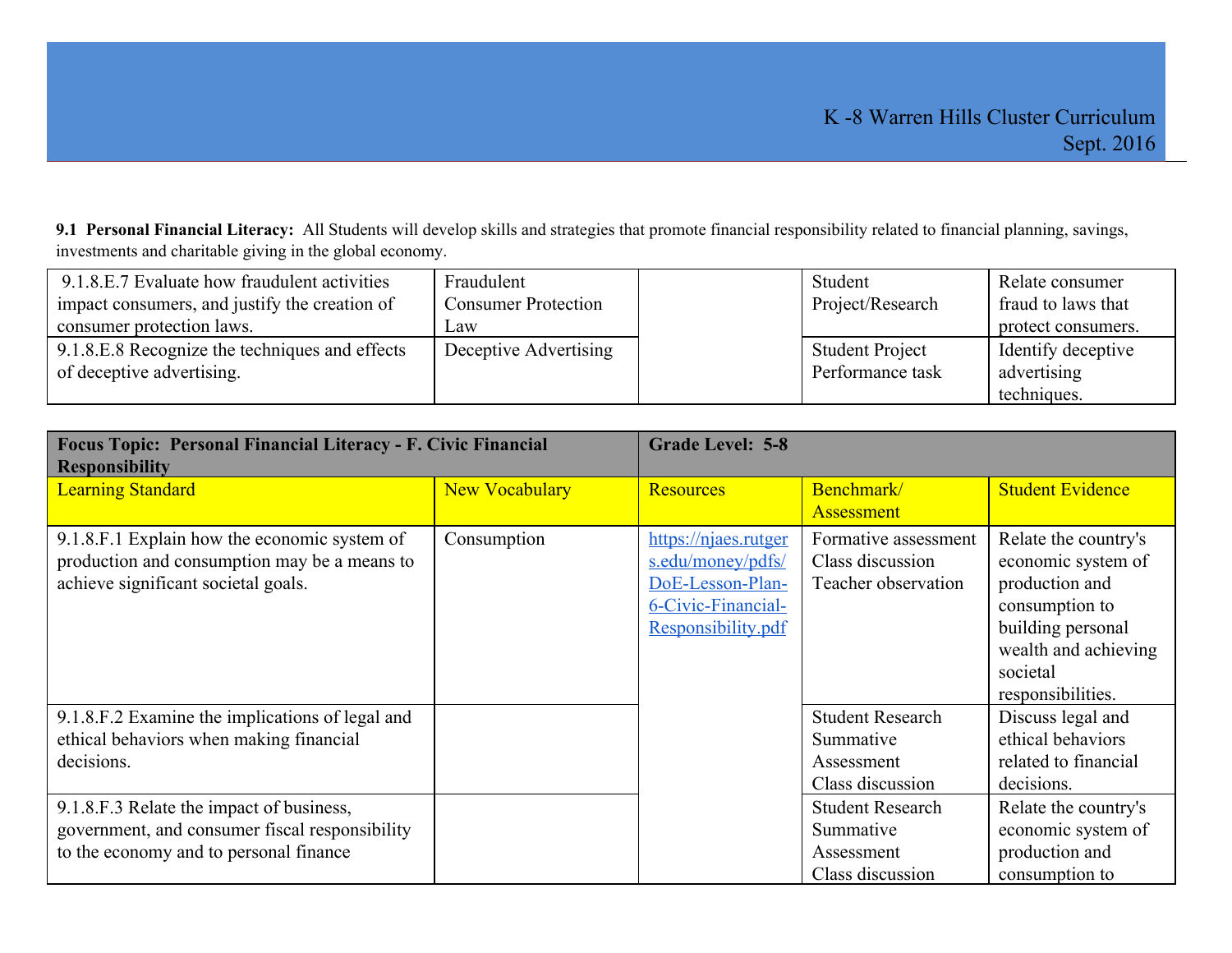|  |  | building personal    |
|--|--|----------------------|
|  |  | wealth and achieving |
|  |  | societal             |
|  |  | responsibilities.    |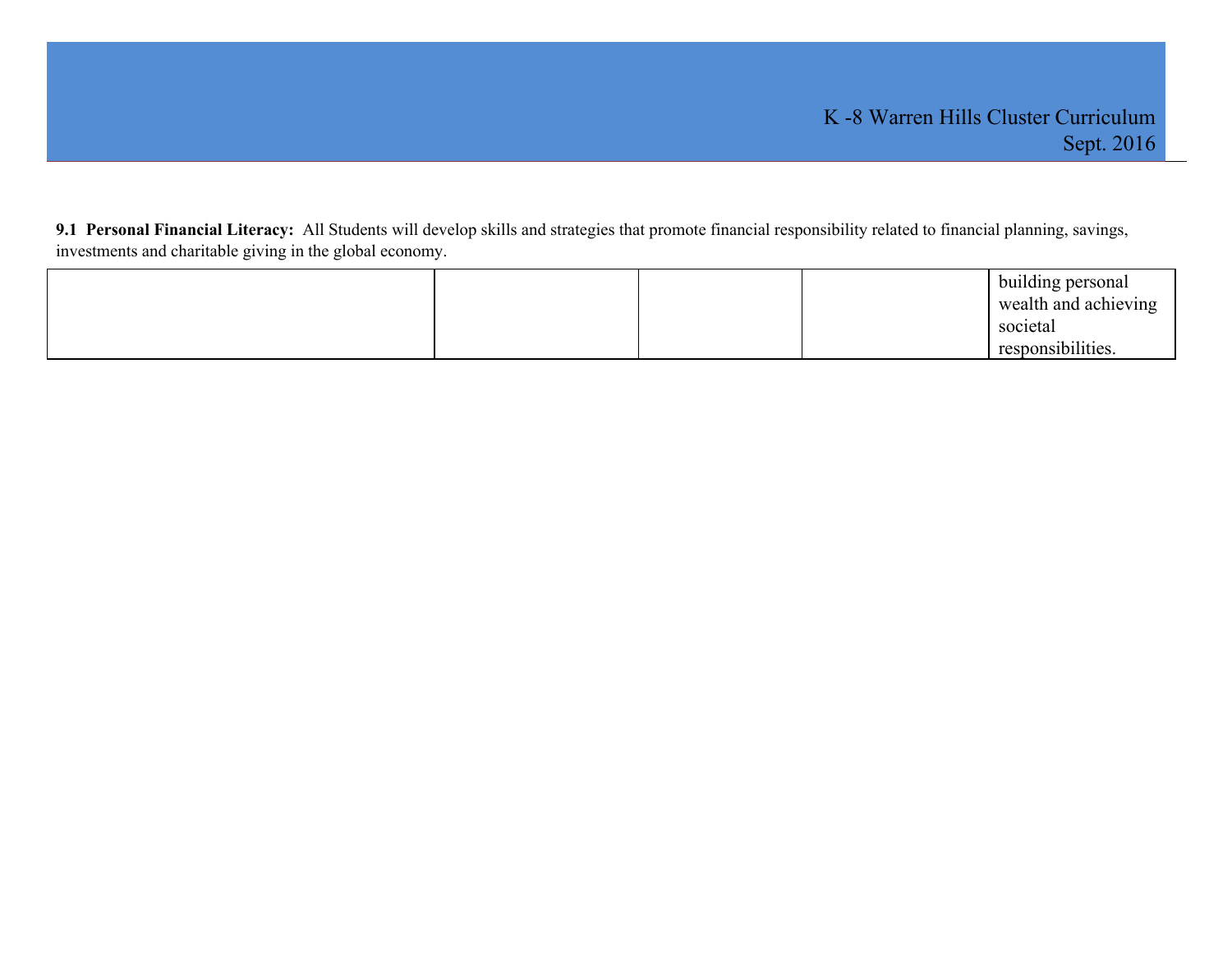| <b>Focus Topic: Career Awareness</b>                                                                                                                  |                       | Grade Level: K-4                                                                                               |                                                            |                                                                                                                                                      |
|-------------------------------------------------------------------------------------------------------------------------------------------------------|-----------------------|----------------------------------------------------------------------------------------------------------------|------------------------------------------------------------|------------------------------------------------------------------------------------------------------------------------------------------------------|
| <b>Learning Standard</b>                                                                                                                              | <b>New Vocabulary</b> | <b>Resources</b>                                                                                               | Benchmarks/<br><b>Assessments</b>                          | <b>Student Evidence</b>                                                                                                                              |
| 9.2.4.A.1 Identify reasons why people work,<br>different types of work, and how work can help<br>a person achieve personal and professional<br>goals. | Work                  | http://www.careers<br>online.com.au/disc<br>/work.sat.html<br>https://www.myne<br>xtmove.org/explor<br>$e$ /ip | Class discussions<br>Performance task<br>Student portfolio | Identify reasons why<br>people work, different<br>types of work, and<br>how work can help a<br>person achieve<br>personal and<br>professional goals. |
| 9.2.4.A.2 Identify various life roles and civic<br>and work-related activities in the school, home,<br>and community.                                 | Civic                 | https://careertech.o<br>rg/student-interest-<br>survey                                                         | Research project<br>Hands on Project                       | Identify various life<br>roles and civic and<br>work-related<br>activities in the<br>school, home, and<br>community.                                 |
| 9.2.4.A.3 Investigate both traditional and<br>nontraditional careers and relate information to<br>personal likes and dislikes.                        | Career                |                                                                                                                | Research Project<br>Survey                                 | Investigate both<br>traditional and<br>nontraditional careers<br>and relate information                                                              |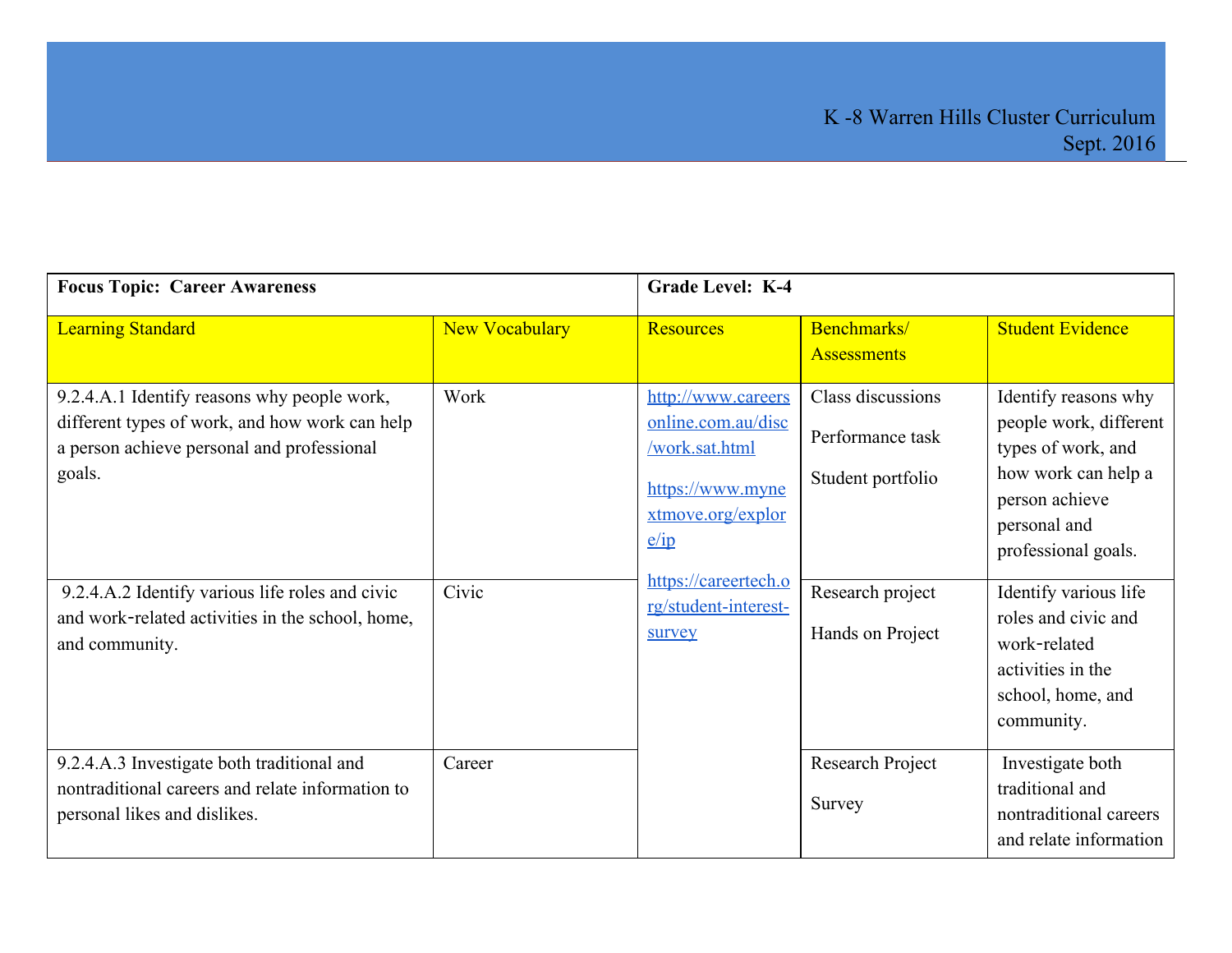|                                            |  |                     | to personal likes and |
|--------------------------------------------|--|---------------------|-----------------------|
|                                            |  |                     | dislikes.             |
|                                            |  |                     |                       |
| 9.2.4.A.4 Explain why knowledge and skills |  | Class discussions   | Explain why           |
| acquired in the elementary grades lay the  |  | Exit ticket         | knowledge and skills  |
| foundation for future academic and career  |  |                     | acquired in the       |
| success.                                   |  | Teacher observation | elementary grades lay |
|                                            |  |                     | the foundation for    |
|                                            |  |                     | future academic and   |
|                                            |  |                     | career success.       |
|                                            |  |                     |                       |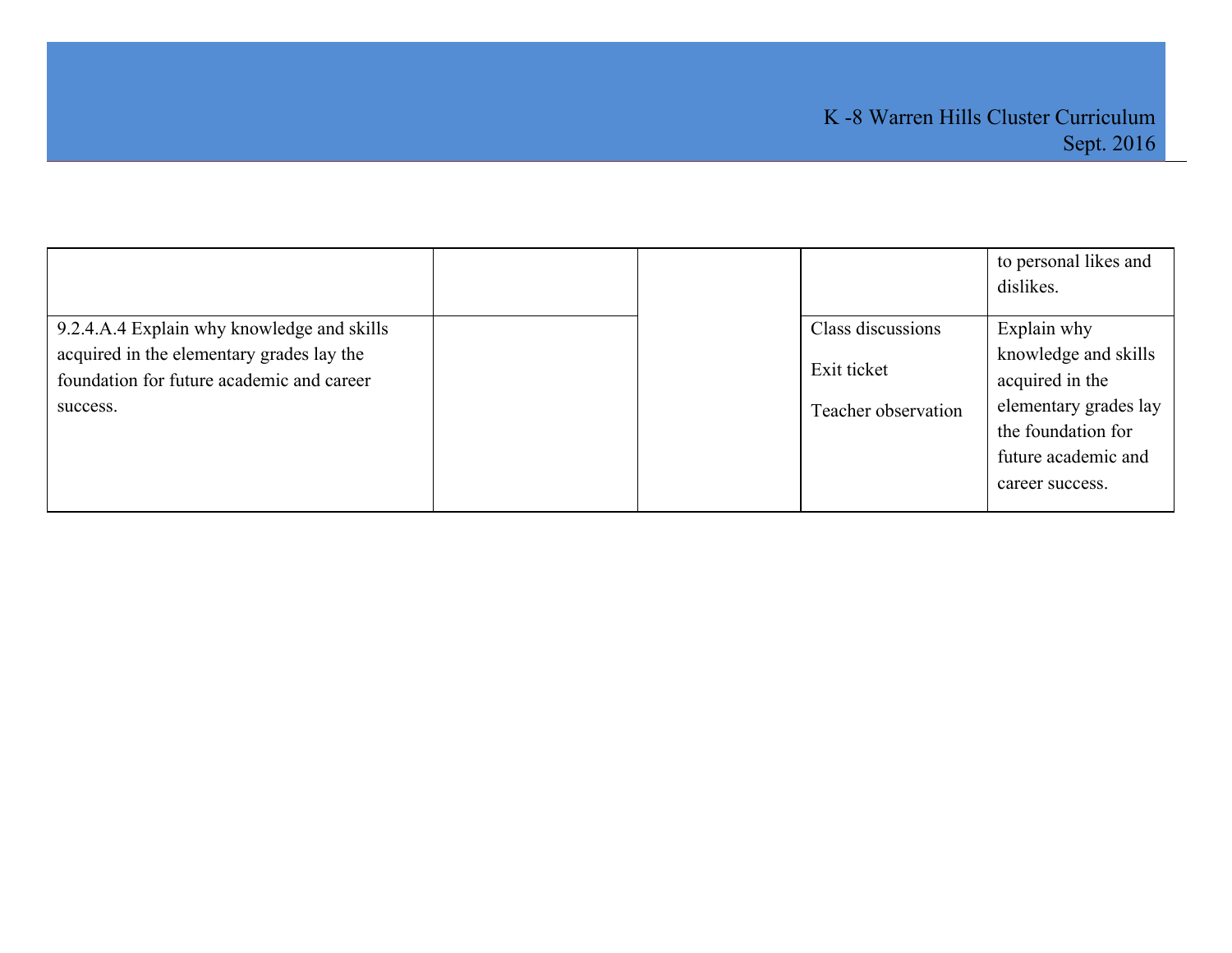| <b>Focus Topic: Career Exploration</b>                                                                                                                                                          | Grade Level: 5-8      |                                                                                                                 |                                                                  |                                                                                                                     |  |
|-------------------------------------------------------------------------------------------------------------------------------------------------------------------------------------------------|-----------------------|-----------------------------------------------------------------------------------------------------------------|------------------------------------------------------------------|---------------------------------------------------------------------------------------------------------------------|--|
| <b>Learning Standard</b>                                                                                                                                                                        | <b>New Vocabulary</b> | <b>Resources</b>                                                                                                | Benchmark/<br>Assessment                                         | <b>Student Evidence</b>                                                                                             |  |
| 9.2.8.B.1 Research careers within the 16 Career<br>Clusters <sup>®</sup> and determine attributes of career<br>success.                                                                         |                       | https://www.care<br>erwise.mnscu.ed<br>u/careers/clusters<br>.html<br>http://www.state.                         | Research project<br><b>Student Portfolio</b>                     | Research careers<br>within the 16 Career<br>Clusters <sup>®</sup> and<br>determine attributes of<br>career success. |  |
| 9.2.8.B.2 Develop a Personalized Student<br>Learning Plan with the assistance of an adult<br>mentor that includes information about career<br>areas of interest, goals and an educational plan. |                       | ni.us/education/c<br>te/pslp/<br>https://www.care<br>eronestop.org/ex<br>plorecareers/asse<br>ssments/skills.as | <b>Student Portfolio</b><br>Hands on project<br>Research project | Develop learning plan<br>that includes career<br>area of interests and<br>educational plan.                         |  |
| 9.2.8.B.3 Evaluate communication,<br>collaboration, and leadership skills that can be<br>developed through school, home, work, and<br>extracurricular activities for use in a career.           |                       | $\mathbf{p}$                                                                                                    | Survey<br>Hands on project<br>Reserach project                   | Evaluate skills that can<br>be developed for use in<br>a career.                                                    |  |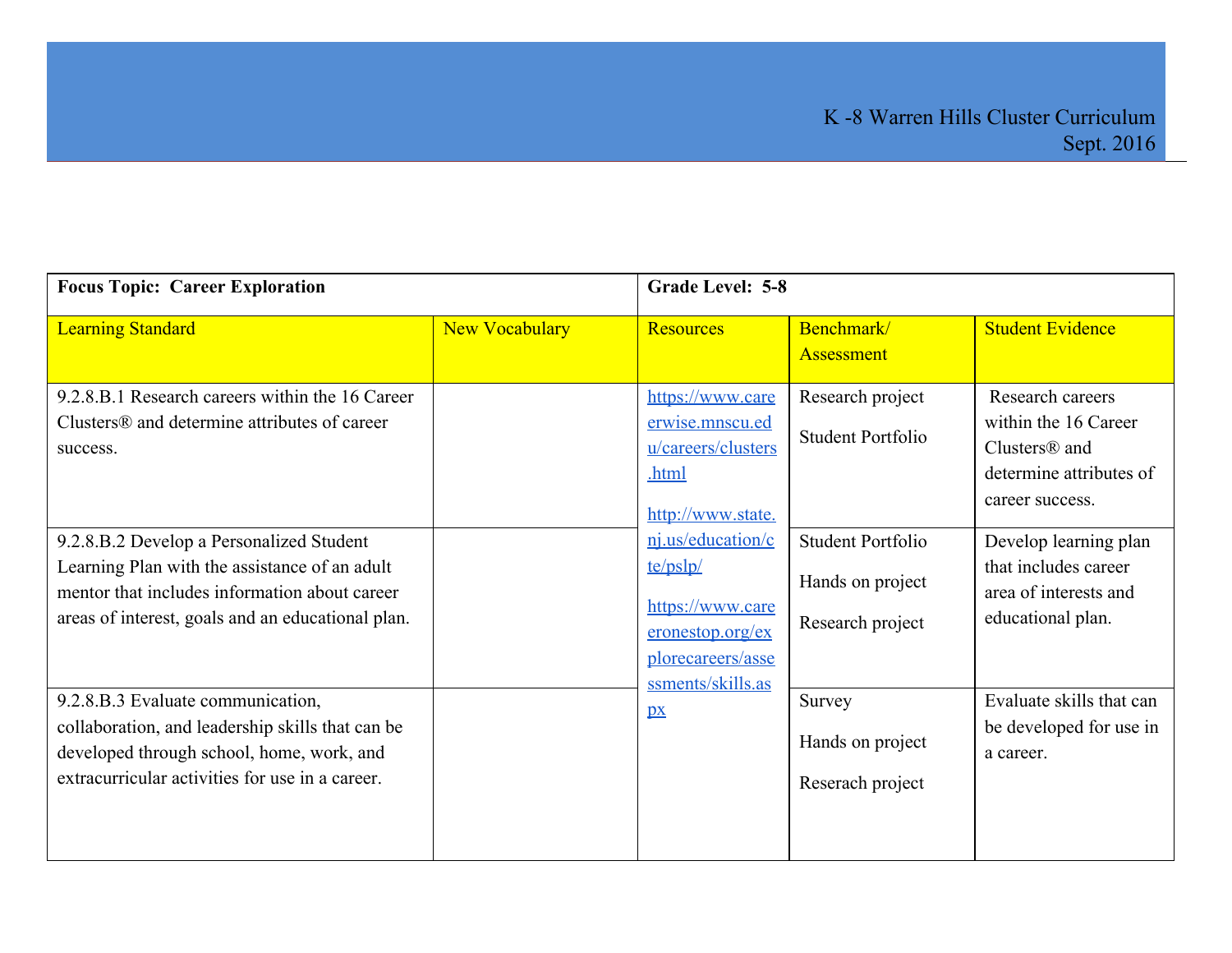| 9.2.8.B.4 Evaluate how traditional and<br>nontraditional careers have evolved regionally,<br>nationally, and globally.             |              | Research project<br>Formative assessment<br>Rubric                              | Research nontraditional<br>careers and how they<br>have evolved.                                                                  |
|------------------------------------------------------------------------------------------------------------------------------------|--------------|---------------------------------------------------------------------------------|-----------------------------------------------------------------------------------------------------------------------------------|
| 9.2.8.B.5 Analyze labor market trends using<br>state and federal labor market information and<br>other resources available online. | Labor Market | Hands on project<br>Class discussion                                            | Analyze labor market<br>trends using state and<br>federal labor market<br>information and other<br>resources available<br>online. |
| 9.2.8.B.6 Demonstrate understanding of the<br>necessary preparation and legal requirements to<br>enter the workforce.              |              | Hands on project<br>Summative<br>assessment                                     | Demonstrate<br>understanding of the<br>necessary preparation<br>and legal requirements<br>to enter the workforce.                 |
| 9.2.8.B.7 Evaluate the impact of online activities<br>and social media on employer decisions.                                      |              | Research project<br>Hands on project<br>Class discussion<br>Teacher observation | Evaluate the impact of<br>online activities and<br>social media on<br>employer decisions.                                         |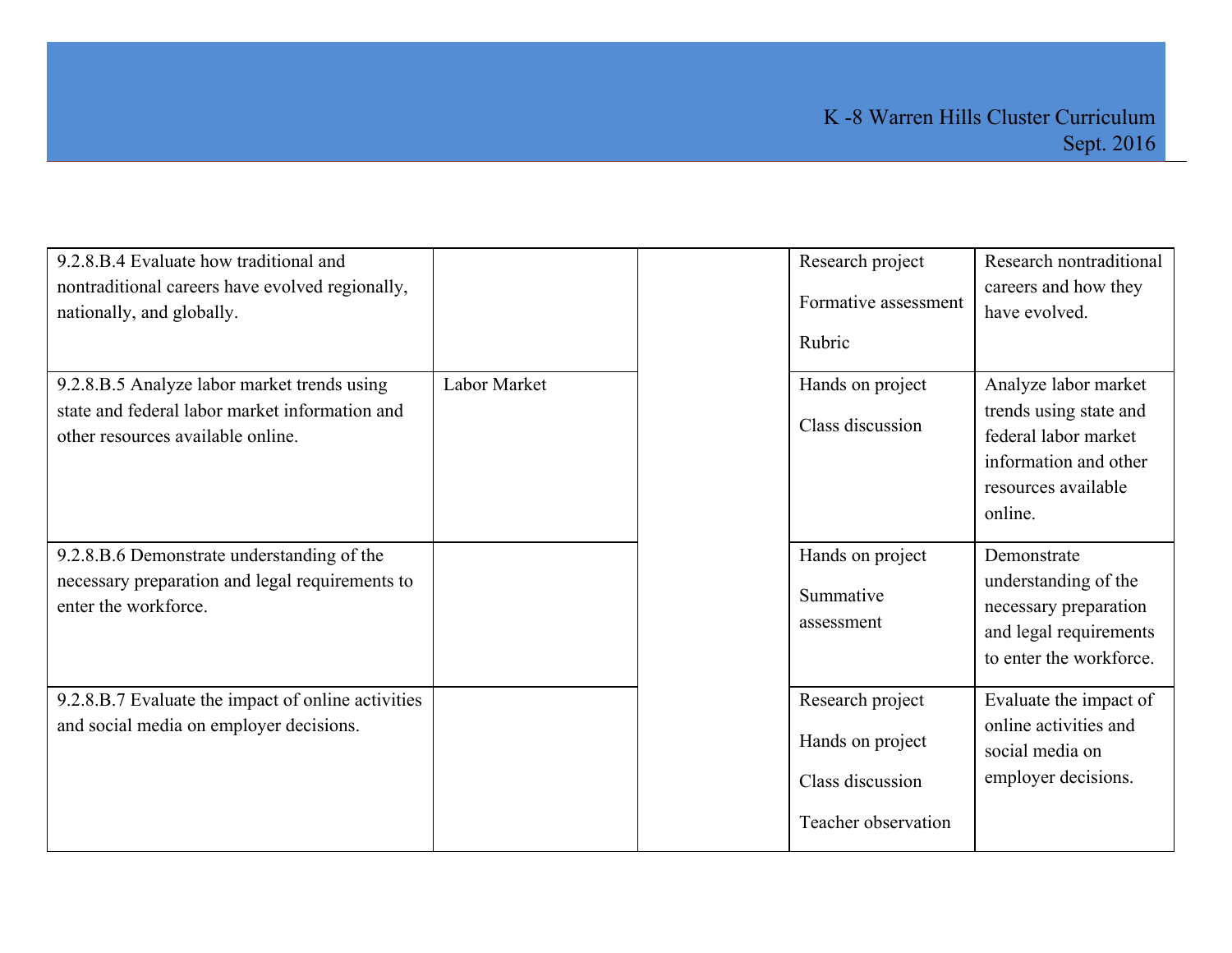| 9.1 Personal Financial Literacy<br><b>Strand A: Income and Careers</b> |          |                 |                                   |                 |                 |                 |                 |                 |                 |
|------------------------------------------------------------------------|----------|-----------------|-----------------------------------|-----------------|-----------------|-----------------|-----------------|-----------------|-----------------|
|                                                                        |          |                 |                                   |                 |                 |                 |                 |                 |                 |
| <b>Standard</b>                                                        | K        | 1 <sup>st</sup> | 2 <sup>nd</sup>                   | 3 <sup>rd</sup> | 4 <sup>th</sup> | 5 <sup>th</sup> | 6 <sup>th</sup> | 7 <sup>th</sup> | 8 <sup>th</sup> |
| 9.1.4.A.1                                                              | B        | B/D             | D                                 | D               | M               | M               | M               | M               | M               |
| 9.1.4.A.2                                                              | B        | B/D             | D                                 | D               | M               | M               | M               | M               | M               |
| 9.1.8.A.1                                                              |          |                 |                                   |                 | B               | B/D             | D               | D               | $\mathbf{M}$    |
| 9.1.8.A.2                                                              |          |                 |                                   |                 | $\bf{B}$        | B/D             | D               | D               | $\mathbf{M}$    |
| 9.1.8.A.3                                                              |          |                 |                                   |                 | $\bf{B}$        | B/D             | D               | D               | $\bf{M}$        |
| 9.1.8.A.4                                                              |          |                 |                                   |                 | B               | B/D             | D               | D               | M               |
| 9.1.8.A.5                                                              |          |                 |                                   |                 | $\bf{B}$        | B/D             | D               | D               | $\mathbf{M}$    |
| 9.1.8.A.6                                                              |          |                 |                                   |                 | $\bf{B}$        | B/D             | D               | D               | $\mathbf{M}$    |
| 9.1.8.A.7                                                              |          |                 |                                   |                 | B               | B/D             | D               | D               | M               |
| 9.1.8.A.8                                                              |          |                 |                                   |                 | $\bf{B}$        | B/D             | D               | D               | $\bf{M}$        |
|                                                                        |          |                 | 9.1 Personal Financial Literacy   |                 |                 |                 |                 |                 |                 |
|                                                                        |          |                 | <b>Strand B: Money Management</b> |                 |                 |                 |                 |                 |                 |
| 9.1.4.B.1                                                              | B        | B/D             | D                                 | D               | M               |                 |                 |                 |                 |
| 9.1.4.B.2                                                              | B        | B/D             | D                                 | D               | $\mathbf{M}$    |                 |                 |                 |                 |
| 9.1.4.B.3                                                              | B        | B/D             | D                                 | D               | M               |                 |                 |                 |                 |
| 9.1.4.B.4                                                              | $\bf{B}$ | B/D             | D                                 | D               | M               |                 |                 |                 |                 |
| 9.1.4.B.5                                                              | B        | B/D             | D                                 | D               | $\mathbf{M}$    |                 |                 |                 |                 |
| 9.1.8.B.1                                                              |          |                 |                                   |                 |                 | B               | B/D             | D               | M               |
| 9.1.8.B.2                                                              |          |                 |                                   |                 |                 | $\bf{B}$        | B/D             | D               | $\mathbf{M}$    |
| 9.1.8.B.3                                                              |          |                 |                                   |                 |                 | $\bf{B}$        | B/D             | D               | $\mathbf{M}$    |
| 9.1.8.B.4                                                              |          |                 |                                   |                 |                 | $\bf{B}$        | B/D             | D               | M               |
| 9.1.8.B.5                                                              |          |                 |                                   |                 |                 | $\, {\bf B}$    | B/D             | $\mathbf D$     | M               |
| 9.1.8.B.6                                                              |          |                 |                                   |                 |                 | B               | B/D             | D               | M               |
| 9.1.8.B.7                                                              |          |                 |                                   |                 |                 | $\bf{B}$        | B/D             | D               | $\mathbf{M}$    |
| 9.1.8.B.8                                                              |          |                 |                                   |                 |                 | B               | B/D             | D               | M               |
| 9.1.8.B.9                                                              |          |                 |                                   |                 |                 | B               | B/D             | D               | M               |
| 9.1.8.B.10                                                             |          |                 |                                   |                 |                 | B               | B/D             | D               | M               |
| 9.1.8.B.11                                                             |          |                 |                                   |                 |                 | B               | B/D             | D               | M               |
|                                                                        |          |                 |                                   |                 |                 |                 |                 |                 |                 |

(B=Beginning; D=Developing; M=Mastered)